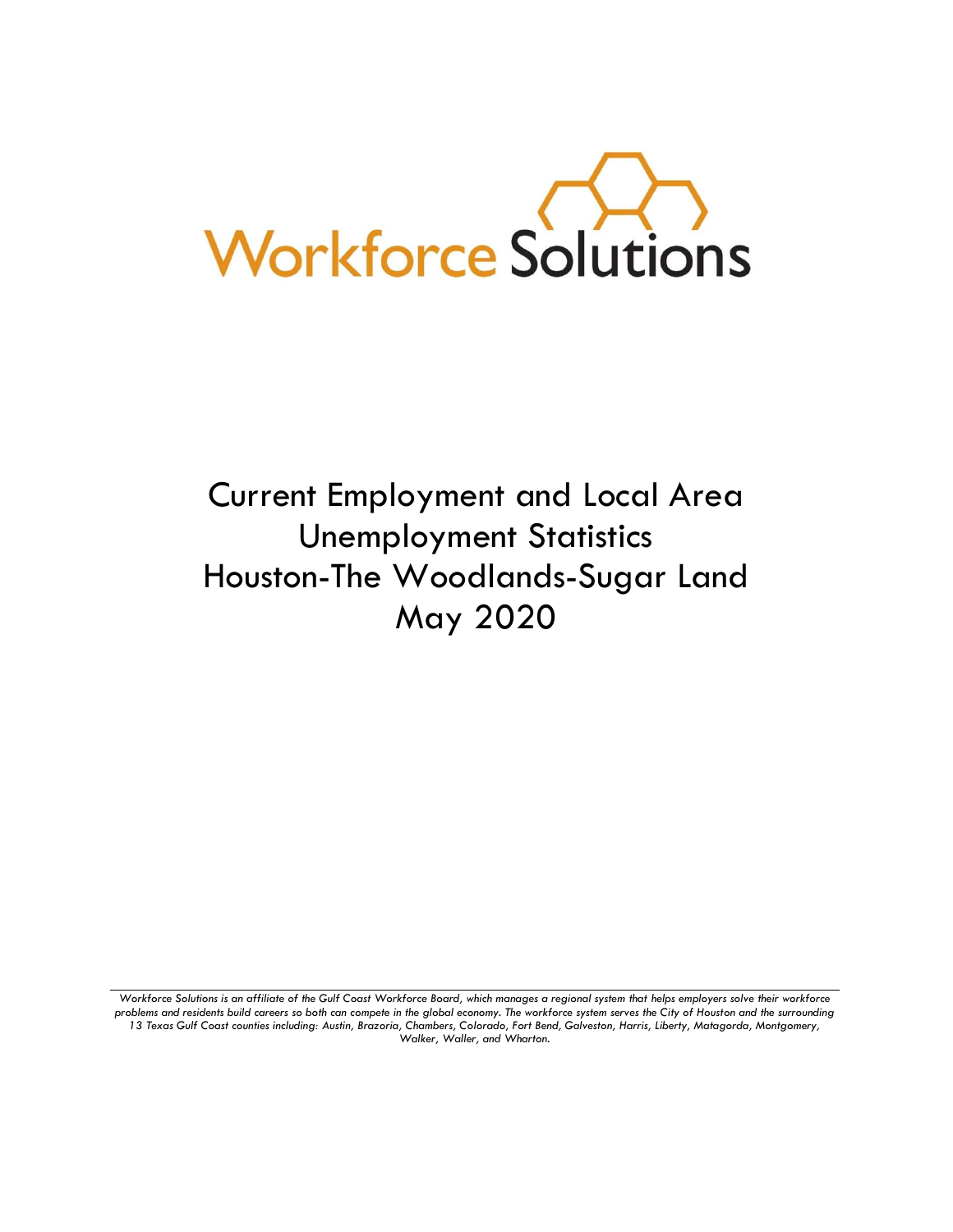### **Total Nonfarm**

#### *One Month Change*

**Houston MSA Total Nonfarm employment stood at 2,927,500 in May, up 73,800 jobs over the month, or 2.6 percent mirroring the surprise increase observed nationally a few weeks earlier.** A year ago, Houston registered an over-the-month increase of 16,100 jobs. This was the largest-ever one-month gain of any month since records began in 1990. The largest one-month decline on record outside of seasonal job losses in January and July occurred in April 2020, down -332,200 jobs. Historically in the month of May, Total Nonfarm has on average added 12,600 jobs over the month, which indicates that this month's gains are substantially above the long-term average. **The primary drivers of this May's growth were increases in Leisure and Hospitality (restaurants, bars, and hotels), Education and Health Services, and Trade, Transportation, and Utilities (retail) reflecting the expiration of state-mandated business closures at the end of April.** Gains were also recorded in Construction, Financial Activities, and Professional and Business Services. The net increase in jobs over the month was partially offset by losses in Government, Mining and Logging, and Other Services. **Total losses in March and April stand at -350,200 jobs implying that with May's gains, roughly one-fifth of jobs lost since the start of the COVID-19 pandemic have been recovered to date.**



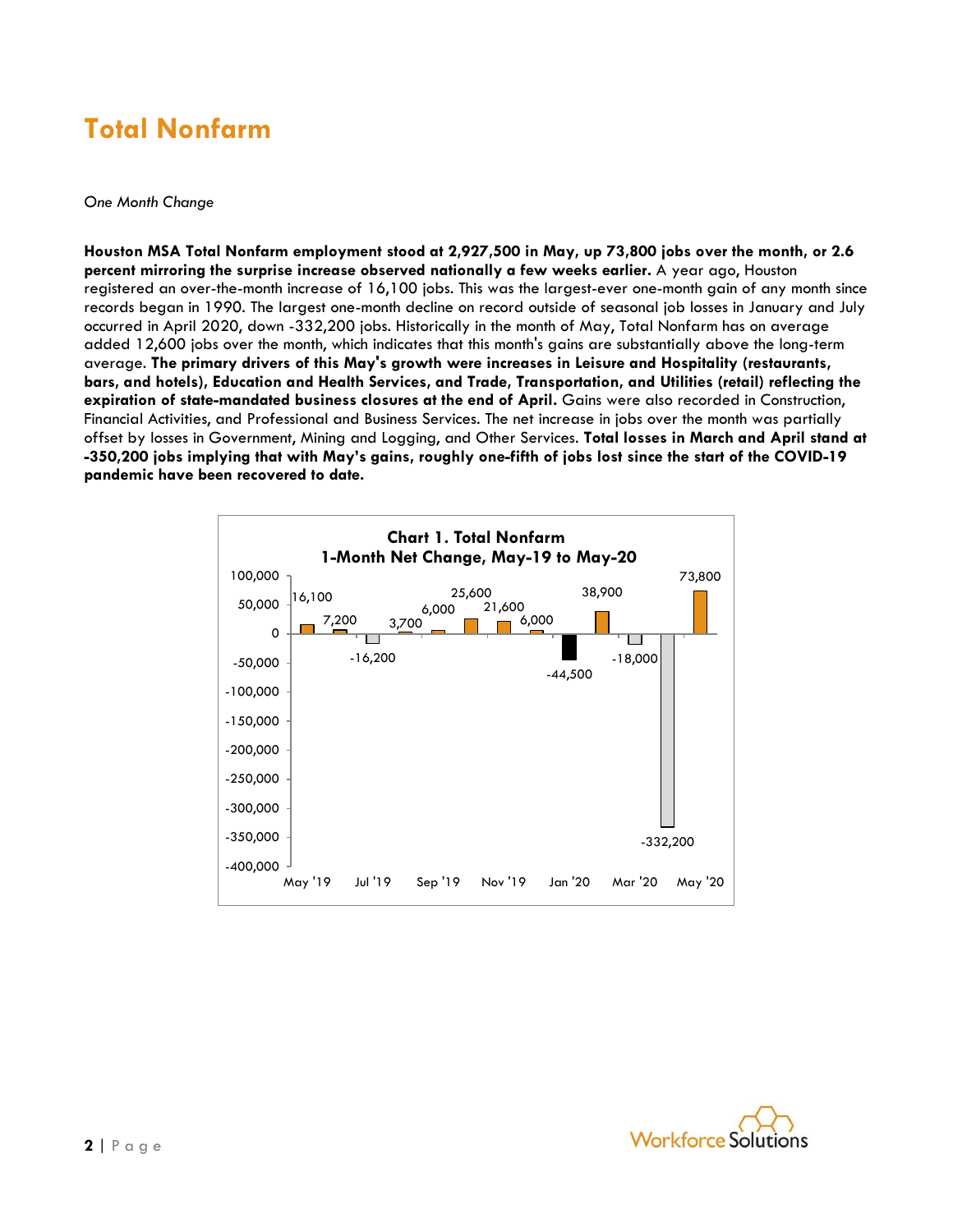

*Year over Year Change*

Over the year, Total Nonfarm employment was down -228,100, or -7.2 percent. To compare, May 2019 saw a year-over-year gain of 71,100 jobs. The largest over-the-year gain on record for Total Nonfarm Employment occurred in November 2012, up 122,600 jobs. The largest over-the-year decline on record occurred in April 2020, down -285,800 jobs. Currently 11 out of 11 sectors show flat or negative growth year over year with Leisure and Hospitality (-86,600), Other Services (-26,100), and Trade, Transportation, and Utilities (-20,700) posting the largest absolute job losses.

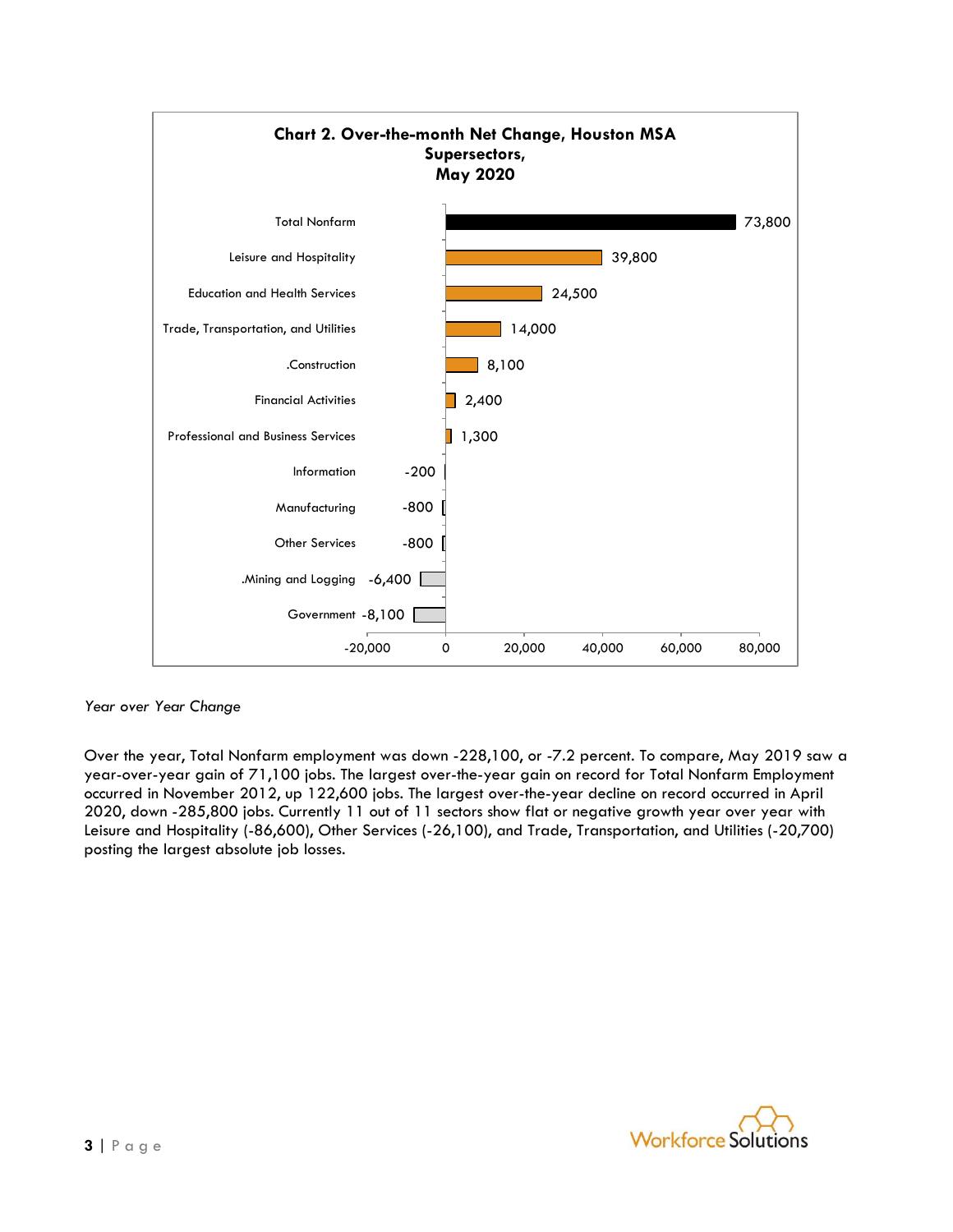



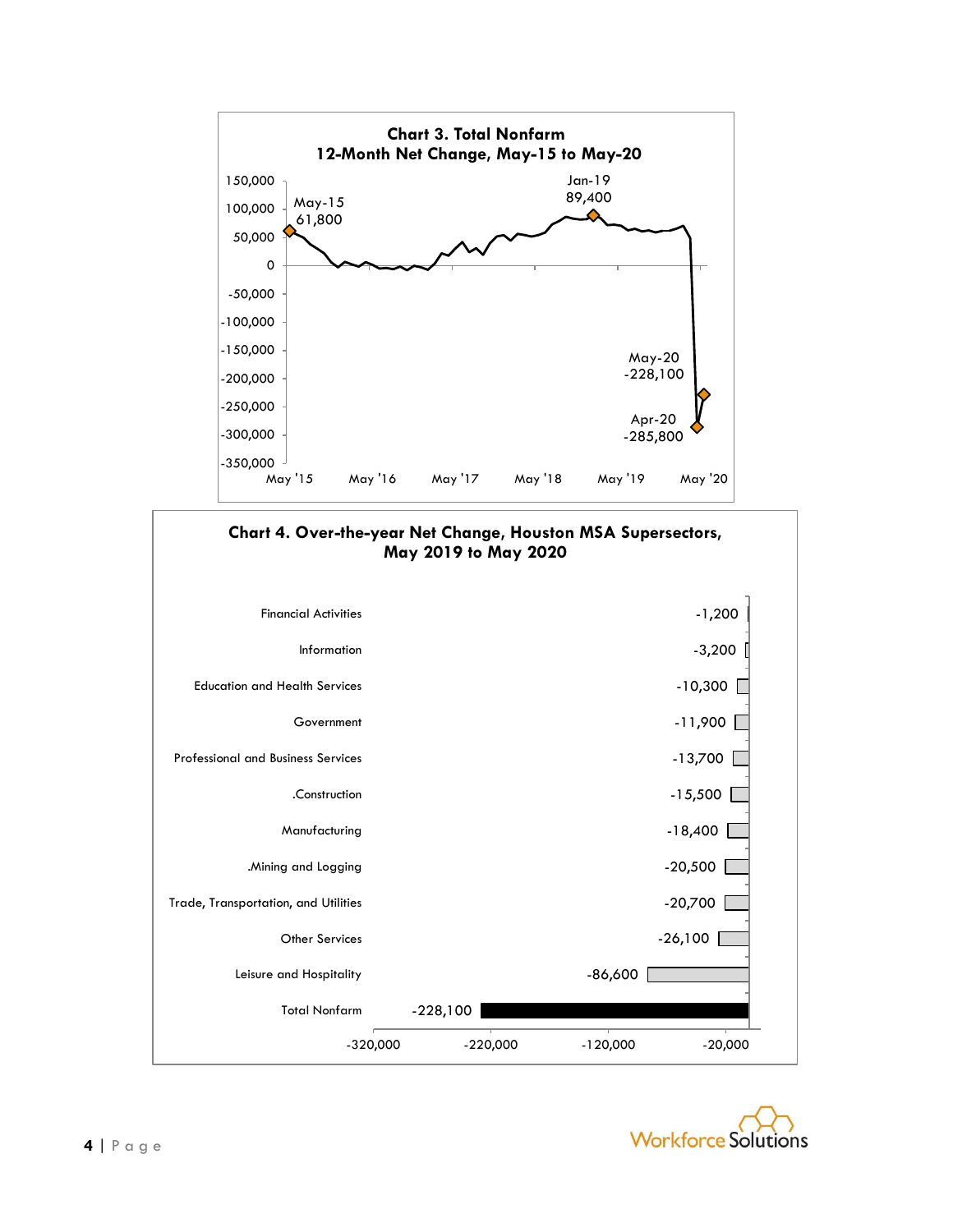Total Nonfarm employment was revised downward by -20,100 jobs for a March to April larger net loss of - 332,200 compared to an original estimate of -312,100 jobs. A downward revision of -8,900 jobs in Trade, Transportation, and Utilities was the largest contributor followed by Other Services (-8,100) and Leisure and Hospitality (-3,500). Upward revisions in Education and Health Services (+2,800), Government (+1,100), and Manufacturing (+100) provided a partial offset of the overall downward revision to Total Nonfarm employment.



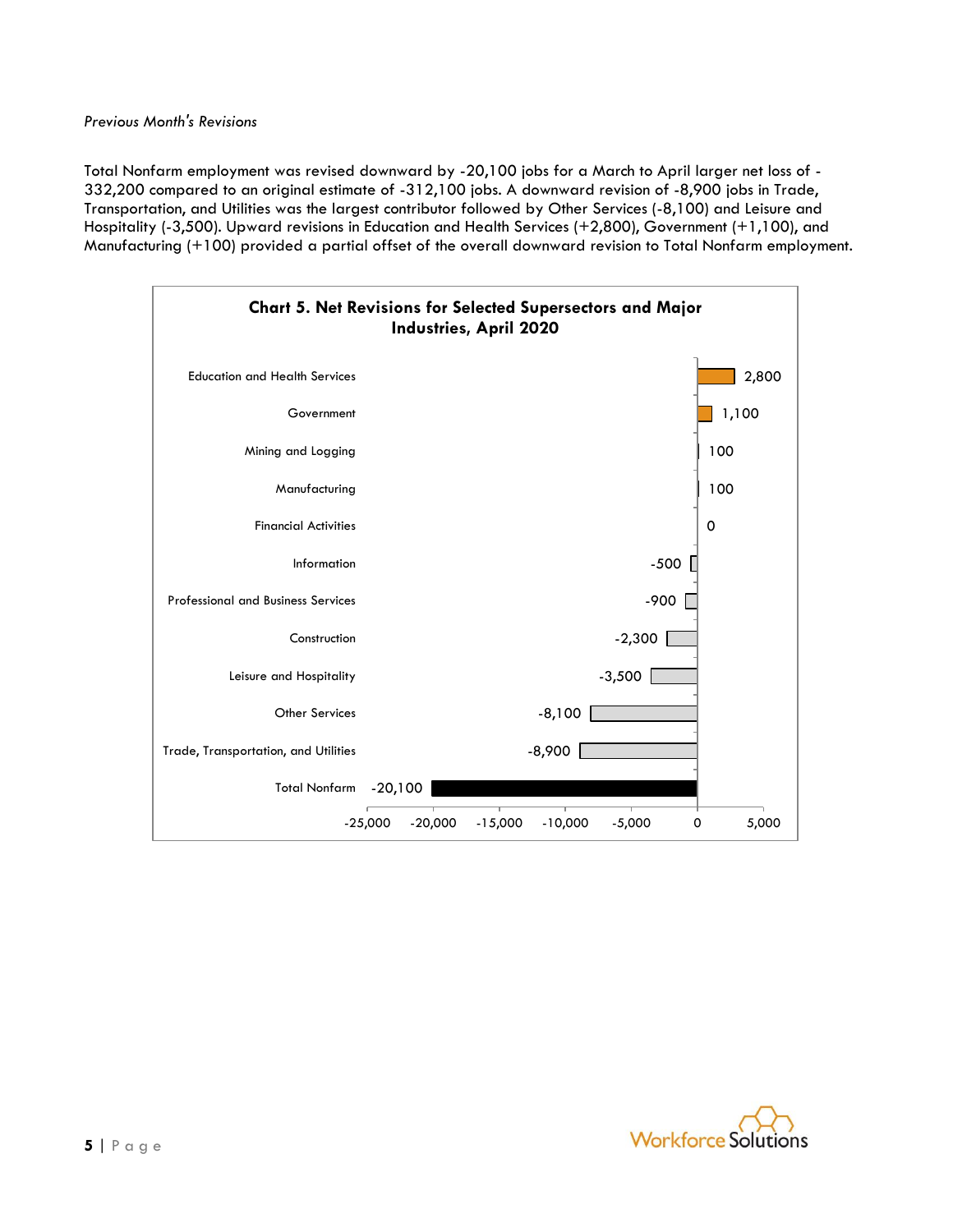### **GAINING INDUSTRY HIGHLIGHTS**

## **Leisure and Hospitality**

*One Month Change*

**Leisure and Hospitality, composed of bars, restaurants, and hotels, was the largest gaining sector over the month up 39,800 jobs, or 18.9 percent. The aforementioned businesses were some of the earliest and most severely impacted by closures in response to COVID-19. This was the largest-ever one-month gain of any month since records began in 1990.** The largest one-month decline on record occurred in April 2020, down - 120,600 jobs. Historically in the month of May, Leisure and Hospitality has added an average of 4,400 jobs over the month, which indicates that this month's gains are substantially above the long-term average. **Gains are typical in May in Leisure and Hospitality with no instances of jobs losses in this month since records began in 1990 although losses in March and April stand as the only losses ever recorded during those months. This marks what is typically the fourth of five consecutive months during which no job losses are recorded each year, the current year obviously serving as the exception.** Accommodation and Food Services was the largest contributor to the overall sector's increase, up 37,400 jobs over the month. The second-largest contributor was Arts, Entertainment, and Recreation, which added 2,400 jobs from April to May.



#### *Year over Year and Year to Date*

Year over year, Leisure and Hospitality was down -86,600 jobs, or -25.7 percent. This was the largest-ever yearover-year decline in the month of May since records began in 1990 however this marks a significant bounce from April's year-over-year losses of -121,000 jobs. Nonetheless, this sector is currently the fastest-declining in

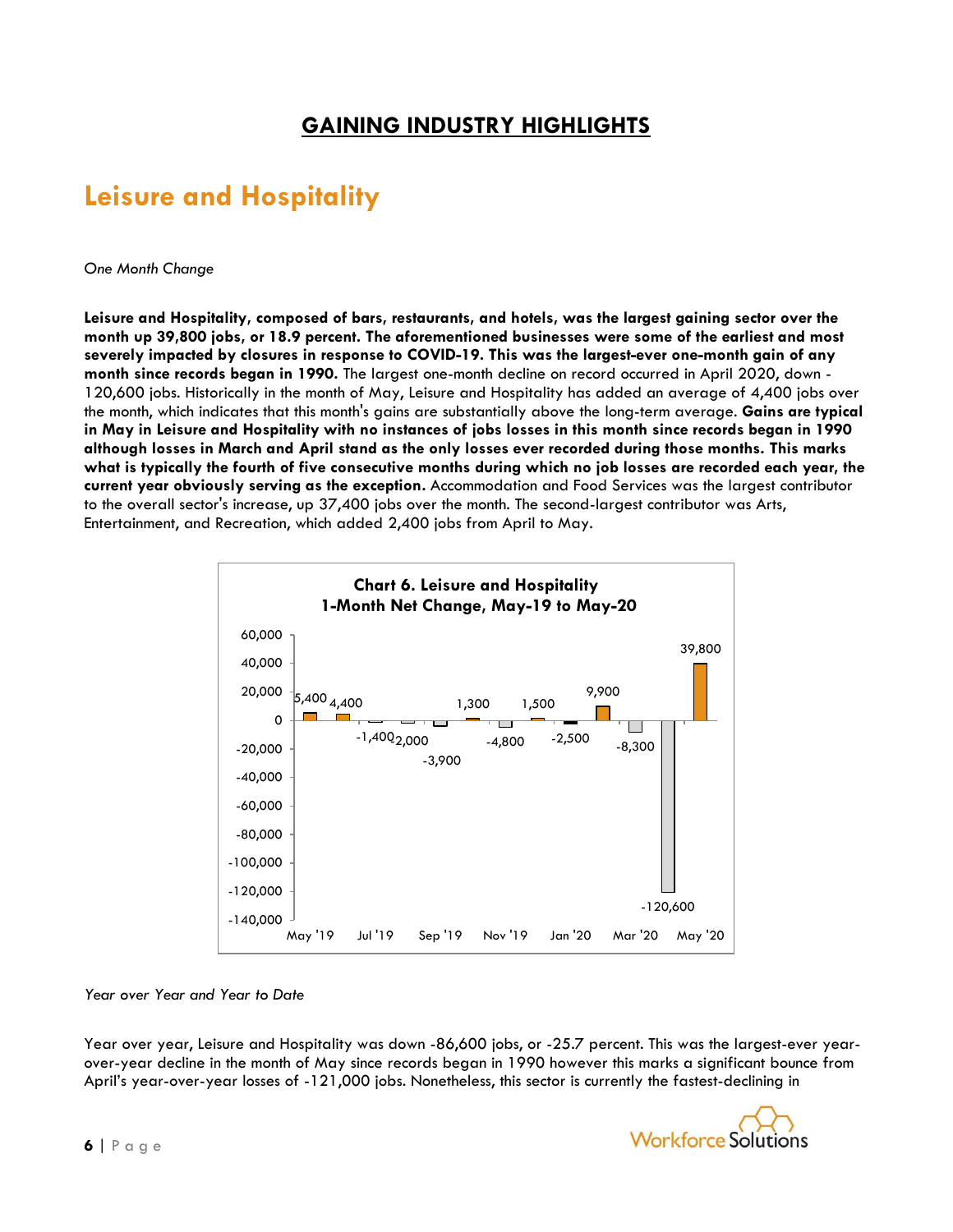percentage terms in the Houston area accounting for 38.0 percent of total (gross) jobs lost across the region over the past year. The largest over-the-year gain on record for this sector occurred in January 2016, up 17,200 jobs. The largest over-the-year decline on record occurred in April 2020, down -121,000 jobs. Accommodation and Food Services was the largest contributor to the overall sector's decline, down -69,000 jobs over the year. The second-largest declining contributor was Arts, Entertainment, and Recreation, which lost -17,600 jobs from May a year ago. Leisure and Hospitality's share of Houston area Total Nonfarm Employment has fallen from 10.7 percent to 8.6 percent over the past year.



#### *Previous Month's Revisions*

Leisure and Hospitality employment was revised downward by -3,500 jobs for a March to April larger net loss of - 120,600 compared to an original estimate of -117,100 jobs.

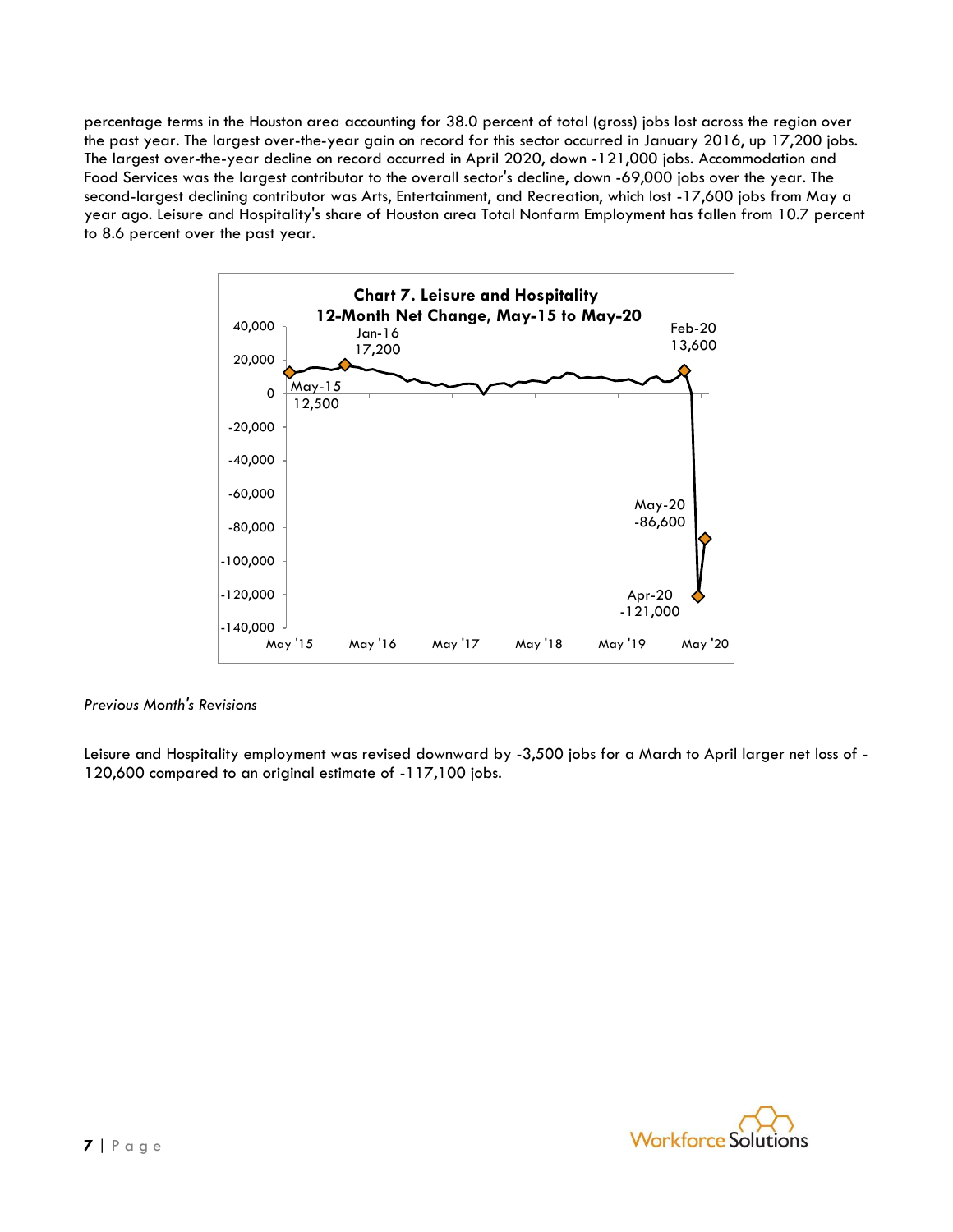### **Education and Health Services**

#### *One Month Change*

Education and Health Services was the second-largest gaining sector over the month up 24,500 jobs, or 6.6 percent. This was the largest-ever one-month gain of any month since records began in 1990. The largest onemonth decline on record occurred in April 2020, down -47,400 jobs. Historically in the month of May, Education and Health Services has on average added 1,200 jobs over the month, which indicates that this month's gains are substantially above the long-term average. **Health Care and Social Assistance was the largest contributor to the overall sector's increase, up 24,500 jobs over the month reflecting the reopening of businesses offering nonemergency healthcare-related services.** One component industry that provided a partial offset was Educational Services, which lost jobs from April to May.



*Year over Year and Year to Date*

Year over year, Education and Health Services was down -10,300 jobs, or -2.5 percent. **This was the largest-ever year-over-year decline in the month of May since records began in 1990 however it marks a rebound, trimming losses observed in April by more than two-thirds.** The largest over-the-year gain on record for this sector occurred in March 2015, up 17,600 jobs. The largest over-the-year decline on record occurred in April 2020, down -32,800 jobs. Health Care and Social Assistance was the largest contributor to the overall sector's decline, down -5,400 jobs over the year. The second-largest declining contributor was Educational Services, which lost -4,900 jobs from May a year ago. Education and Health Services' share of Houston area Total Nonfarm Employment has risen from 12.8 percent to 13.5 percent over the past year.

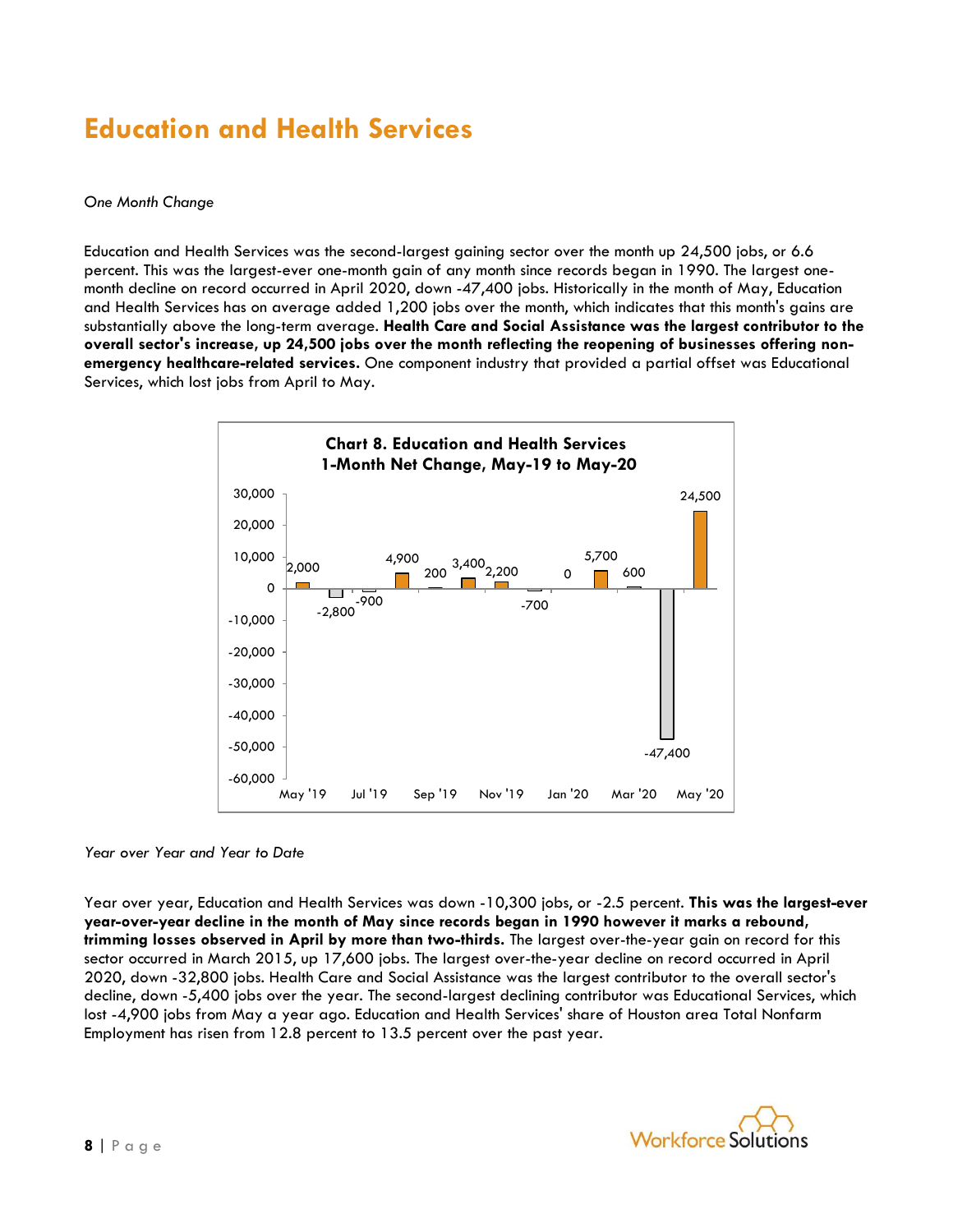

Education and Health Services employment was revised upward by 2,800 jobs for a March to April smaller net loss of -47,400 compared to an original estimate of -50,200 jobs.

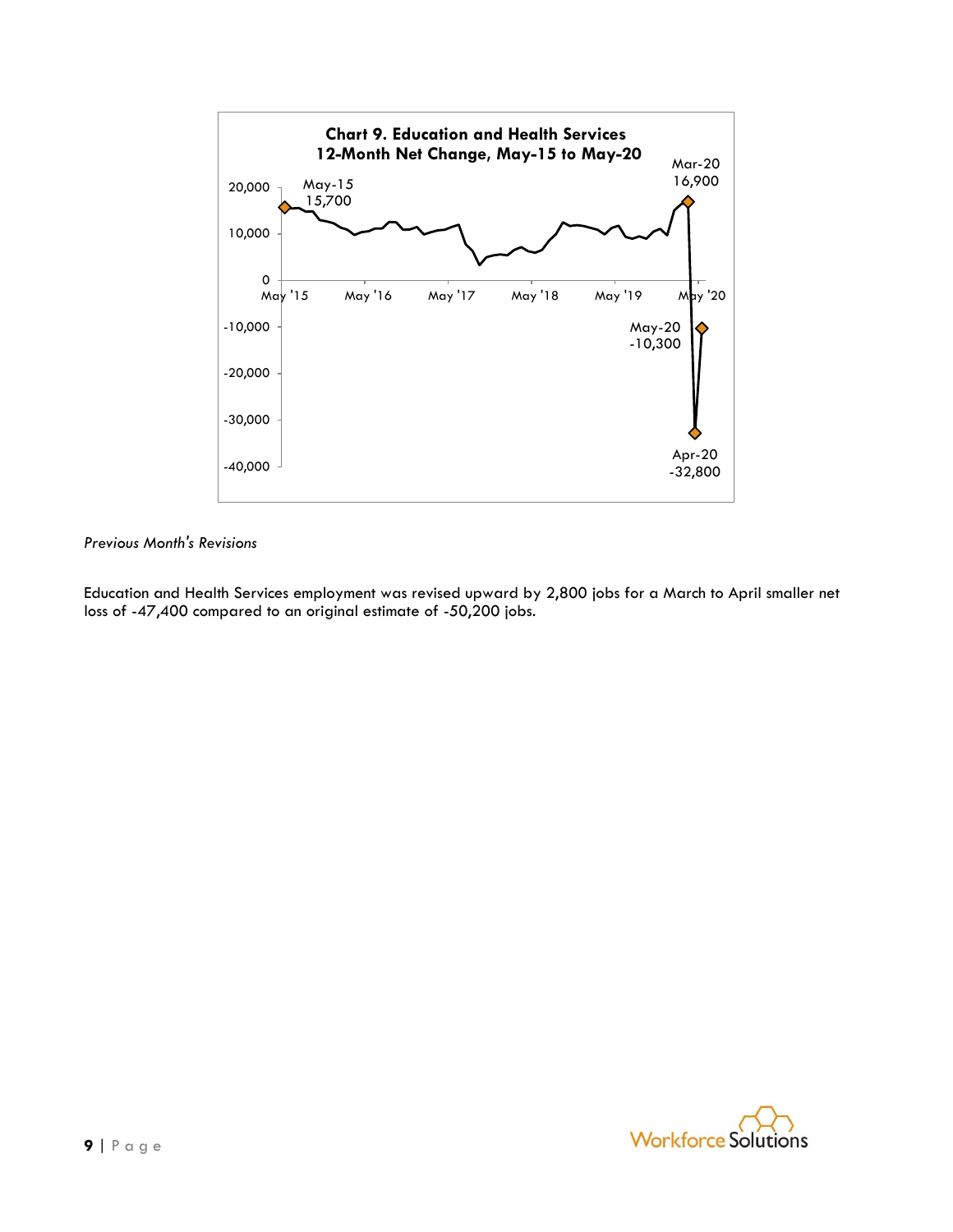## **Trade, Transportation, and Utilities**

#### *One Month Change*

Trade, Transportation, and Utilities was the third-largest gaining sector over the month up 14,000 jobs, or 2.4 percent. **This was the largest-ever one-month gain in the month of May since records began in 1990 however unlike other sectors this was not an all-time high.** The largest over-the-month gain on record for this sector occurred in November 2018, up 15,300 jobs. The largest one-month decline on record occurred in April 2020, down -45,800 jobs. Historically in the month of May, Trade, Transportation, and Utilities has on average added 1,900 jobs over the month, which indicates that this month's gains are substantially above the long-term average. **Retail Trade was the largest contributor to the overall sector's increase, up 11,300 jobs over the month, again reflecting the reopening of non-essential retail businesses on May 1st.** The second-largest contributor was Wholesale Trade, which added 1,700 jobs from April to May. Lastly, Transportation, Warehousing, and Utilities contributed 1,000 jobs.



#### *Year over Year and Year to Date*

Year over year, Trade, Transportation, and Utilities was down -20,700 jobs, or -3.3 percent. This was the largestever year-over-year decline in the month of May since records began in 1990. The largest over-the-year gain on record for this sector occurred in November 2007, up 23,300 jobs. The largest over-the-year decline on record occurred in April 2020, down -33,600 jobs. Retail Trade was the largest contributor to the overall sector's decline, down -15,300 jobs over the year. The second-largest declining contributor was Wholesale Trade, which lost - 9,200 jobs from May a year ago. Lastly, Transportation, Warehousing, and Utilities offset a portion of the sector's losses with a gain of 3,800 jobs. Trade, Transportation, and Utilities' share of Houston area Total Nonfarm Employment has risen from 19.7 percent to 20.5 percent over the past year.

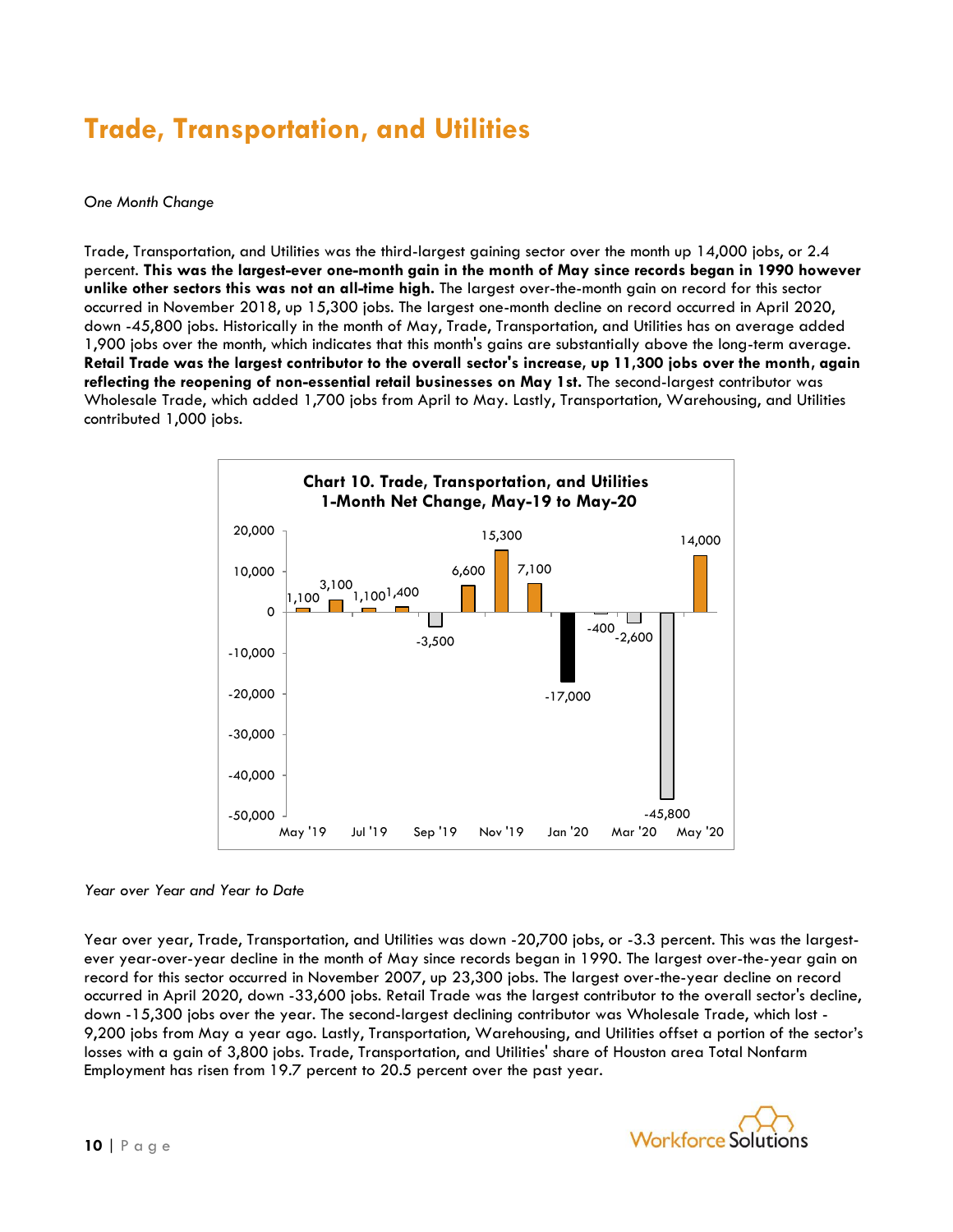

Trade, Transportation, and Utilities employment was revised downward by -8,900 jobs for a March to April larger net loss of -45,800 compared to an original estimate of -36,900 jobs.

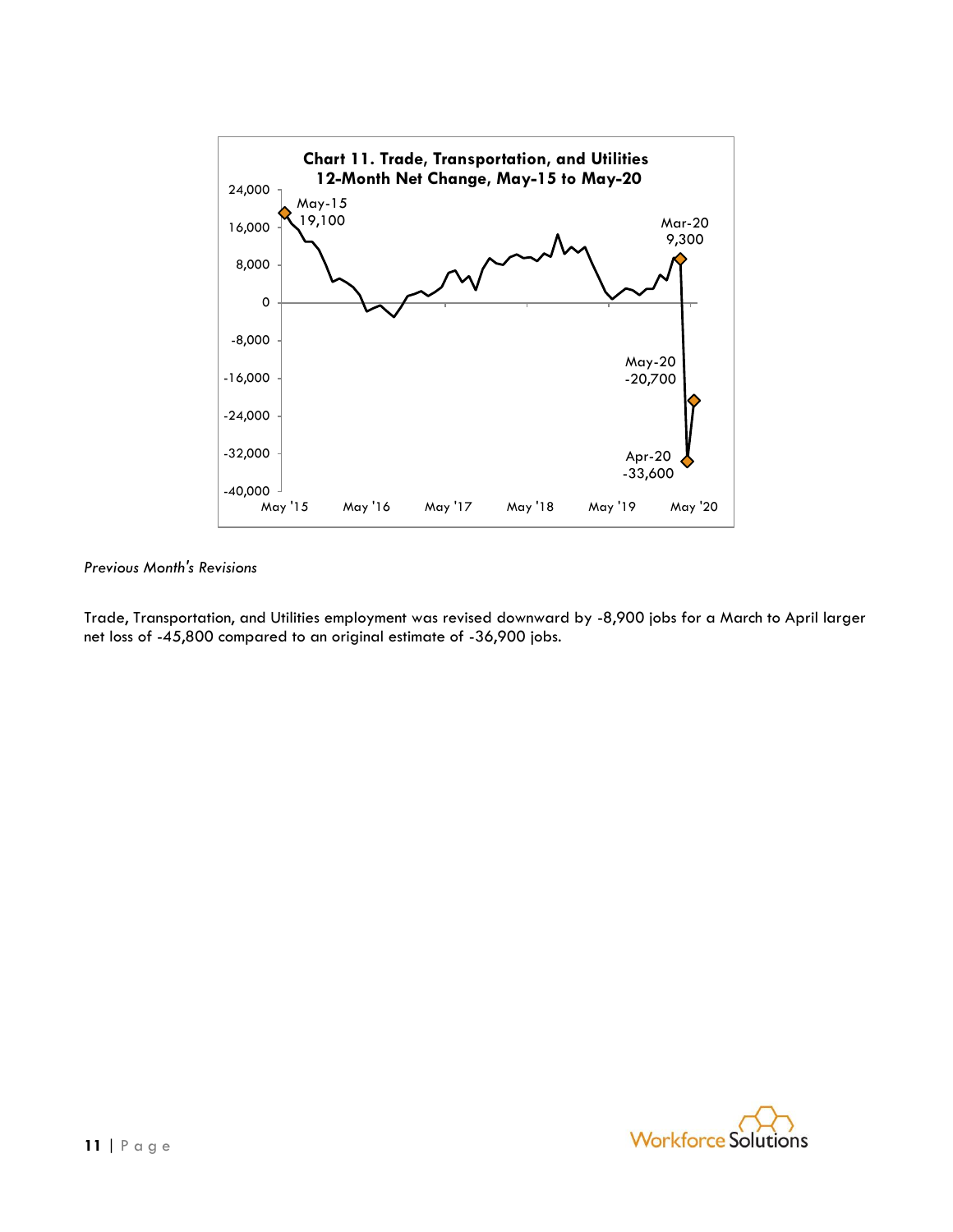### **Construction**

#### *One Month Change*

Construction also saw an increase over the month up 8,100 jobs, or 3.8 percent. **This was the largest-ever onemonth gain of any month since records began in 1990.** The largest one-month decline on record occurred in April 2020, down -25,200 jobs. Historically in the month of May, Construction has on average added 1,300 jobs over the month, which indicates that this month's gains are substantially above the long-term average. Specialty Trade Contractors was the largest contributor to the overall sector's increase, up 4,300 jobs over the month. The second-largest contributor was Heavy and Civil Engineering Construction, which added 2,900 jobs from April to May. Lastly, Construction of Buildings contributed 900 jobs.



*Year over Year and Year to Date*

Year over year, Construction was down -15,500 jobs, or -6.6 percent. The largest over-the-year gain on record for this sector occurred in December 2014, up 19,700 jobs. The largest over-the-year decline on record occurred in November 2009, down -33,700 jobs. Specialty Trade Contractors was the largest contributor to the overall sector's decline, down -15,600 jobs over the year. The second-largest declining contributor was Construction of Buildings, which lost -2,400 jobs from May a year ago. Lastly, Heavy and Civil Engineering Construction offset a portion of the sector's losses with a gain of 2,500 jobs. Construction's share of Houston area Total Nonfarm Employment has remained constant at 7.5 percent over the past year.

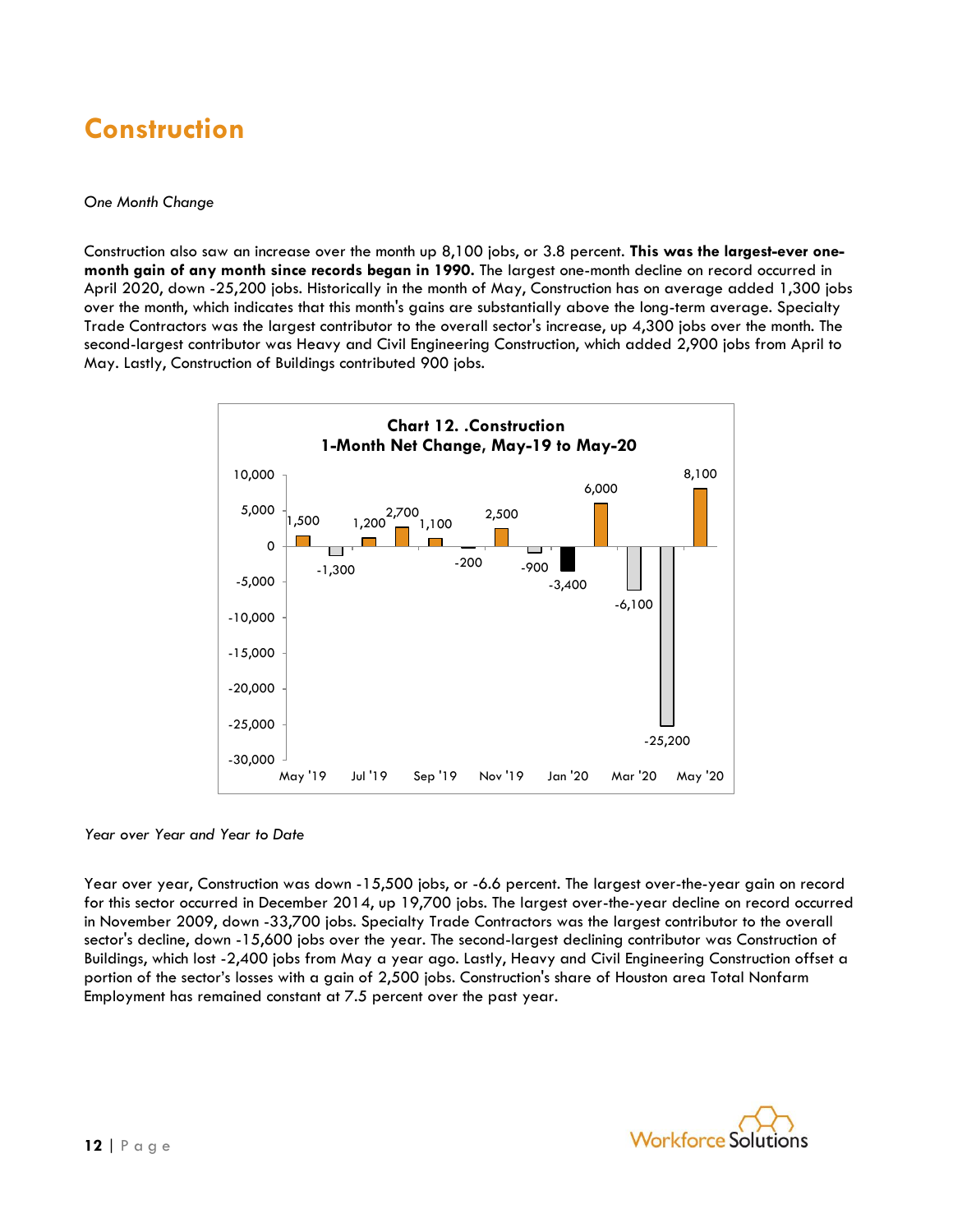

Construction employment was revised downward by -2,300 jobs for a March to April larger net loss of -25,200 compared to an original estimate of -22,900 jobs.

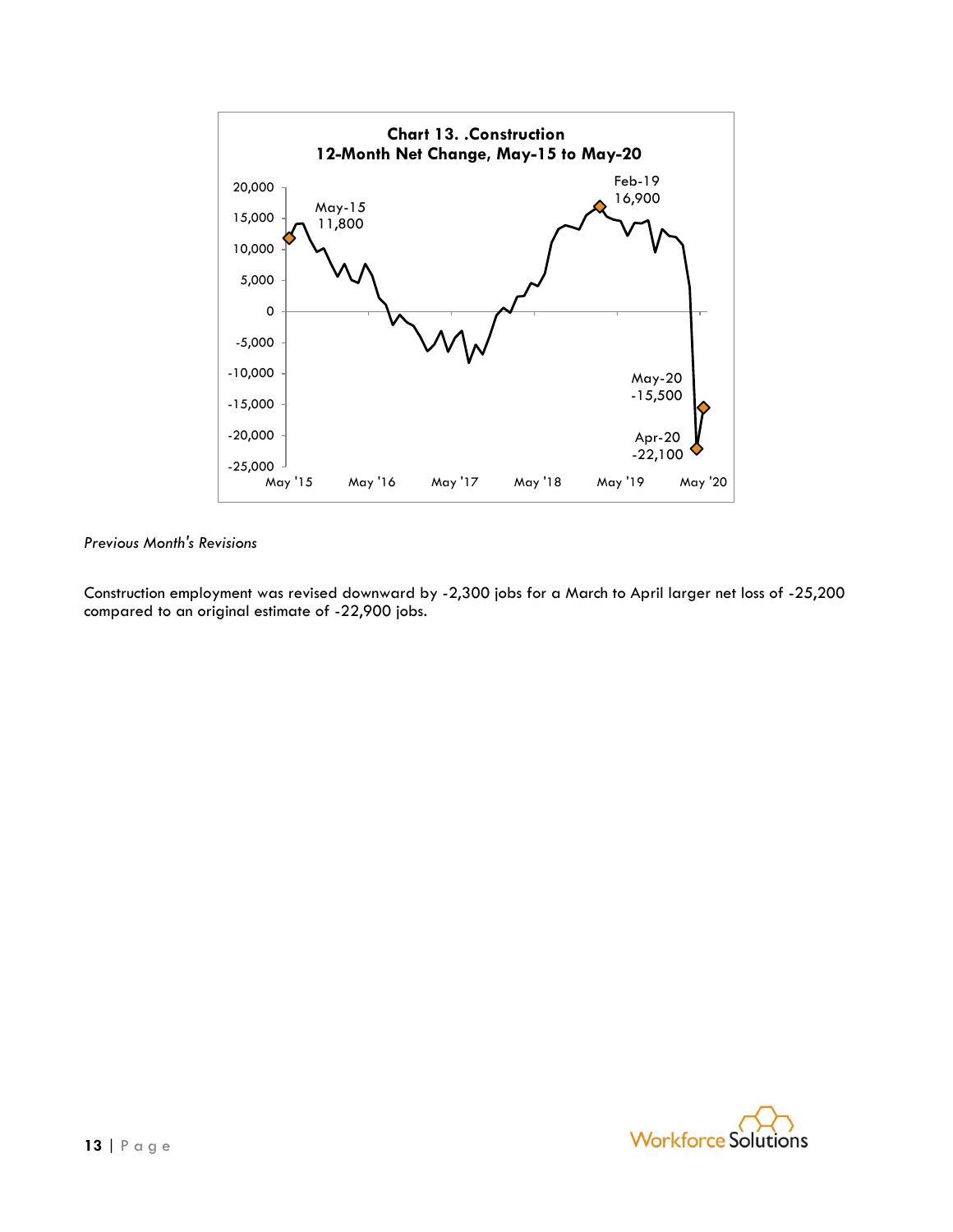### **Financial Activities**

#### *One Month Change*

Financial Activities also saw an increase over the month up 2,400 jobs, or 1.5 percent. This was the largest-ever one-month gain of any month since records began in 1990. The largest one-month decline on record occurred in April 2020, down -5,200 jobs. Historically in the month of May, Financial Activities has on average added 400 jobs over the month, which indicates that this month's gains are substantially above the long-term average. Real Estate and Rental and Leasing was the largest contributor to the overall sector's increase, up 1,900 jobs over the month. The second-largest contributor was Finance and Insurance, which added 500 jobs from April to May.



#### *Year over Year and Year to Date*

Year over year, Financial Activities was down -1,200 jobs, or -0.7 percent. **Currently, this sector is experiencing the smallest percentage decline among the 11 major sectors in Houston.** The largest over-the-year gain on record for this sector occurred in September 1998, up 9,000 jobs. The largest over-the-year decline on record occurred in August 2009, down -6,300 jobs. Real Estate and Rental and Leasing was the largest contributor to the overall sector's decline, down -1,900 jobs over the year. One component industry that provided a partial offset was Finance and Insurance, which gained 700 jobs from May a year ago. Financial Activities' share of Houston area Total Nonfarm Employment has risen from 5.3 percent to 5.6 percent over the past year.

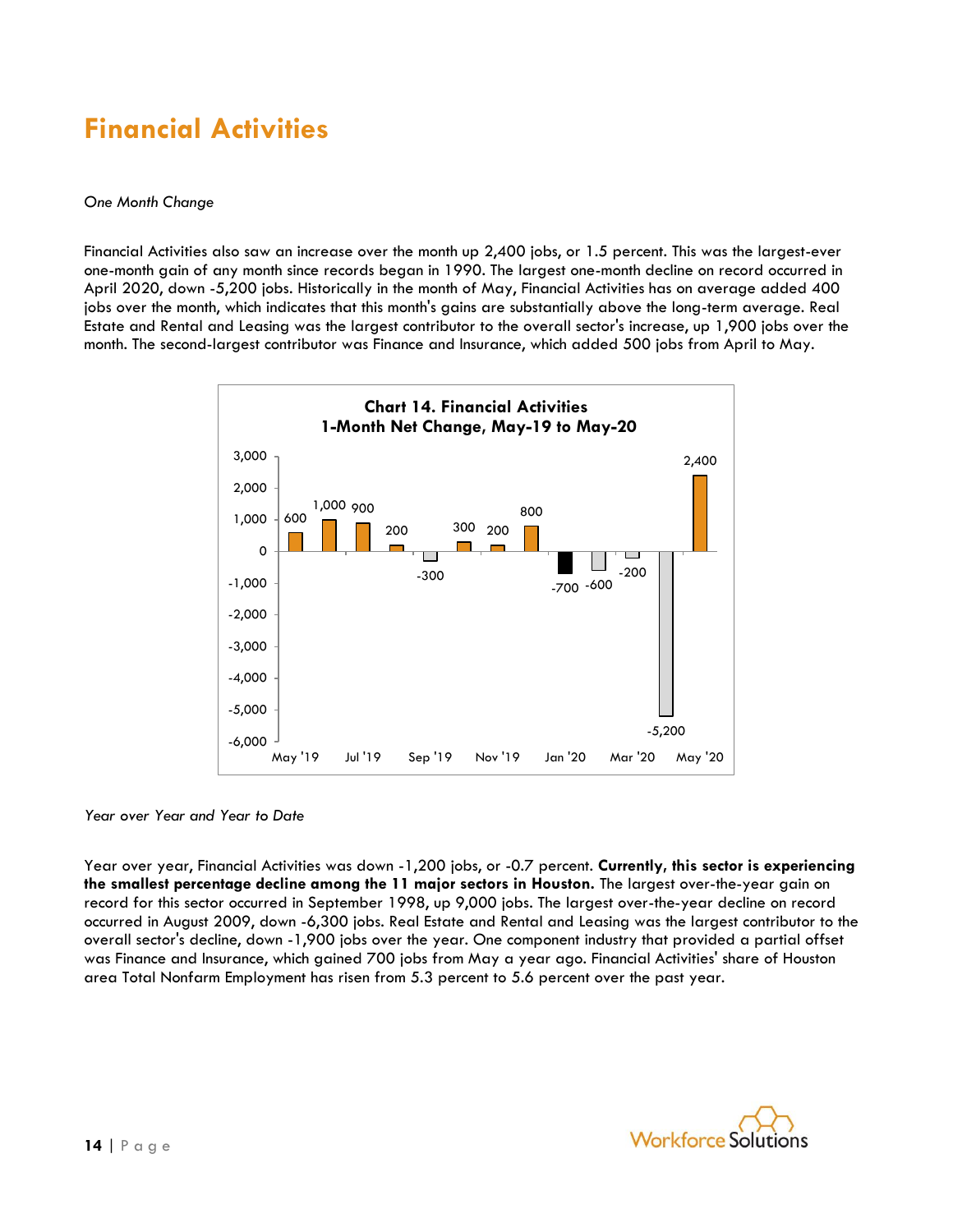

Financial Activities employment saw no revision from March to April leaving the previous month's original decrease of -5,200 intact.

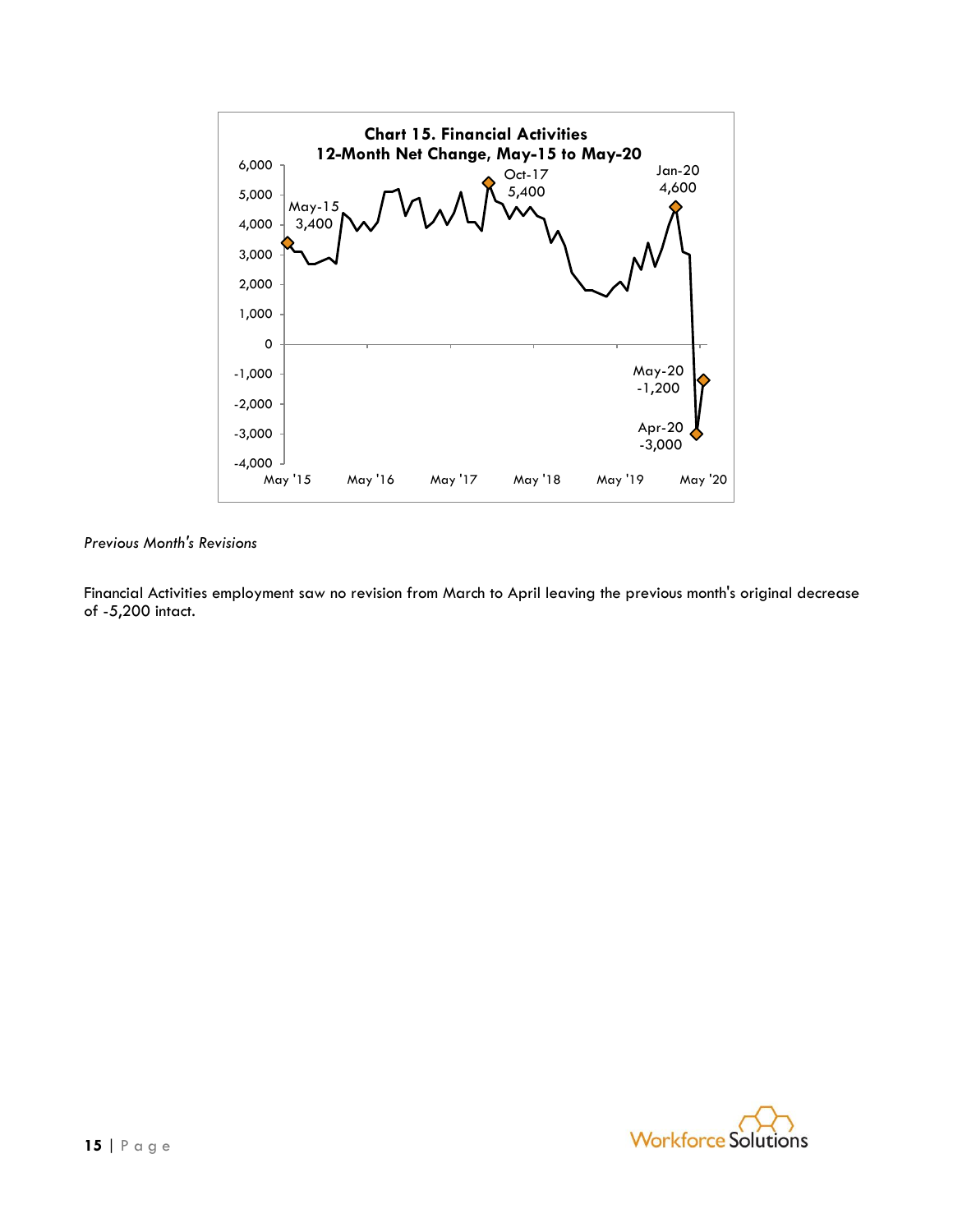### **Professional and Business Services**

#### *One Month Change*

Professional and Business Services also saw an increase over the month up 1,300 jobs, or 0.3 percent. The largest over-the-month gain on record for this sector occurred in October 2019, up 9,100 jobs. The largest one-month decline on record occurred in April 2020, down -24,700 jobs. **Unlike several other sectors which saw much larger rebounds, May's increase among Professional and Business Services offsets a little over 5 percent of jobs lost in April possibly reflecting continued weakness in the core portion of the oil and gas, upon which Professional and Business Services are reliant.** Historically in the month of May, Professional and Business Services has on average added 1,000 jobs over the month, which indicates that this month's gains are moderately above the long-term average. Administrative and Support and Waste Management and Remediation Services was the largest contributor to the overall sector's increase, up 5,400 jobs over the month. The second-largest contributor was Management of Companies and Enterprises, which added 300 jobs from April to May. Lastly, Professional, Scientific, and Technical Services offset a portion of the sector's gains with a loss of -4,400 jobs.



#### *Year over Year and Year to Date*

Year over year, Professional and Business Services was down -13,700 jobs, or -2.7 percent. The largest over-theyear gain on record for this sector occurred in November 2012, up 30,800 jobs. The largest over-the-year decline on record occurred in October 2009, down -35,100 jobs. Administrative and Support and Waste Management and Remediation Services was the largest contributor to the overall sector's decline, down -7,800 jobs over the year. The second-largest declining contributor was Management of Companies and Enterprises, which lost -5,400 jobs from May a year ago. Lastly, Professional, Scientific, and Technical Services subtracted -500 jobs. Professional and Business Services' share of Houston area Total Nonfarm Employment has risen from 16.0 percent to 16.7 percent over the past year.

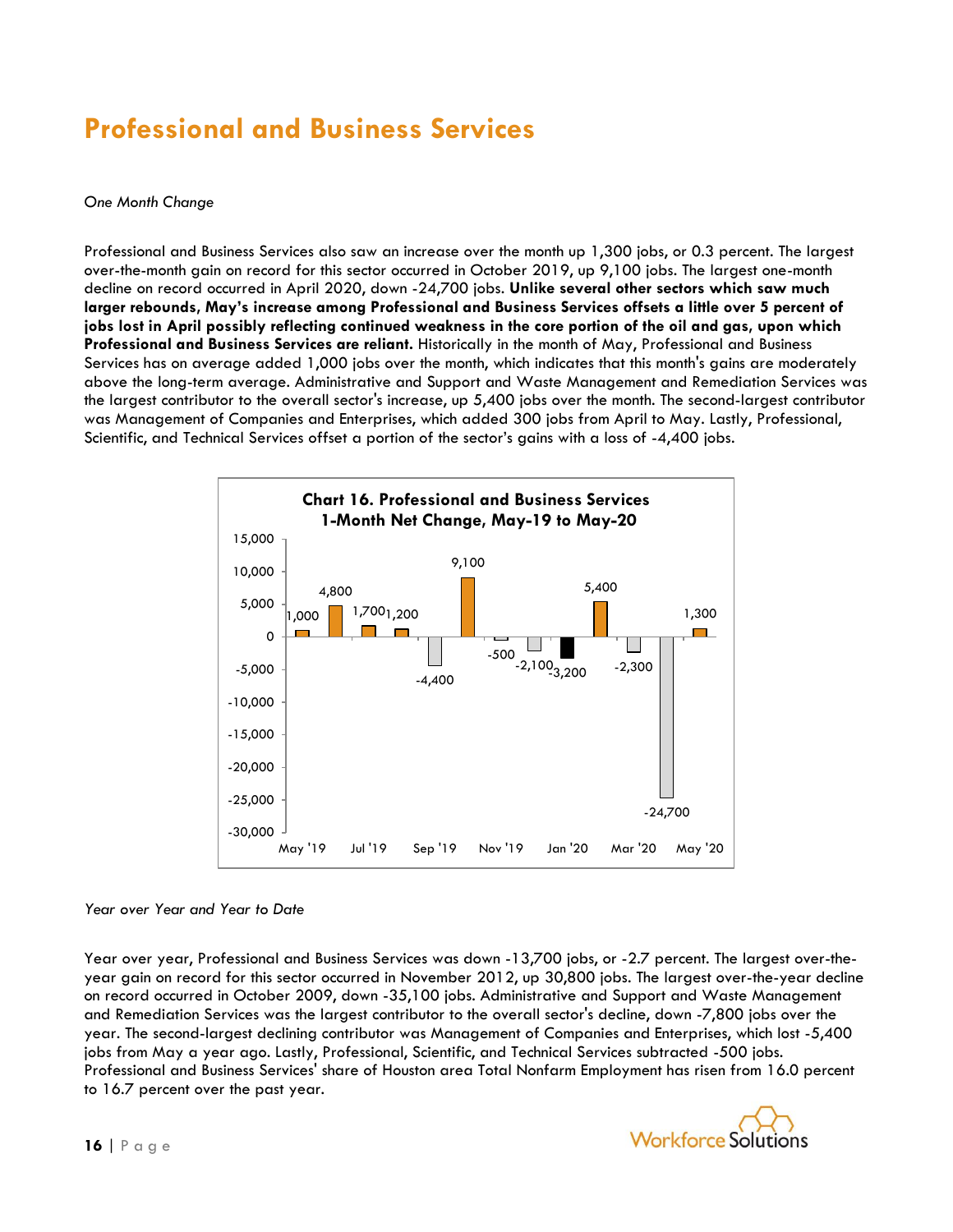

Professional and Business Services employment was revised downward by -900 jobs for a March to April larger net loss of -24,700 compared to an original estimate of -23,800 jobs.

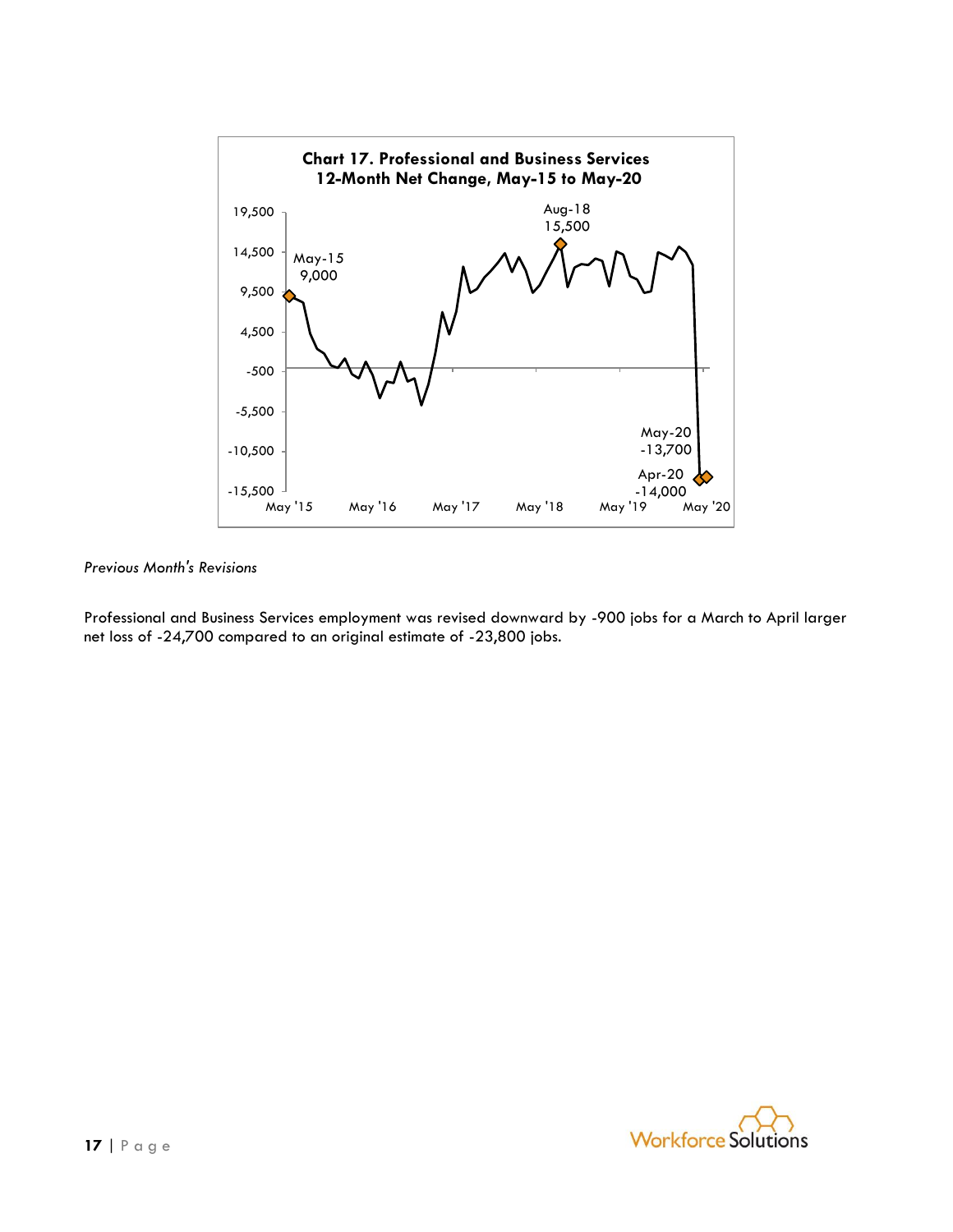### **DECLINING INDUSTRY HIGHLIGHTS**

### **Government**

#### *One Month Change*

Government was the largest declining sector over the month down -8,100 jobs, or -1.9 percent. This was the largest-ever one-month decline in the month of May since records began in 1990. The largest over-the-month gain on record for this sector occurred in September 2013, up 22,500 jobs. The largest one-month decline on record occurred in April 2020, down -11,500 jobs. Historically in the month of May, Government has on average added 1,200 jobs over the month, which indicates that this month's losses are substantially below the long-term average. Local Government was the largest contributor to the overall sector's decline, down -4,500 jobs over the month. **This likely reflects current and near-term fiscal challenges facing local governments related to falling sales tax receipts, which are a significant source of revenues for municipalities.** The second-largest declining contributor was State Government, which lost -3,700 jobs from April to May. Lastly, Federal Government offset a portion of the sector's losses with a gain of 100 jobs. **NOTE: The past three Decennial Censuses all resulted in significant increases in Federal Government payrolls in the month of May due to the temporary hiring of data collectors to conduct the survey in-person. A typical May during a non-Census year would yield little to no change in employment while the aforementioned Census year posted over-the-month gains of 3,100 in 1990, 6,100 in 2000, and 9,700 in 2010. In contrast to this trend, May's increase of only 100 jobs suggests that socialdistancing protocols in response to COVID-19 resulted in little if any additional hiring for the 2020 Decennial Census.**



*Year over Year and Year to Date*

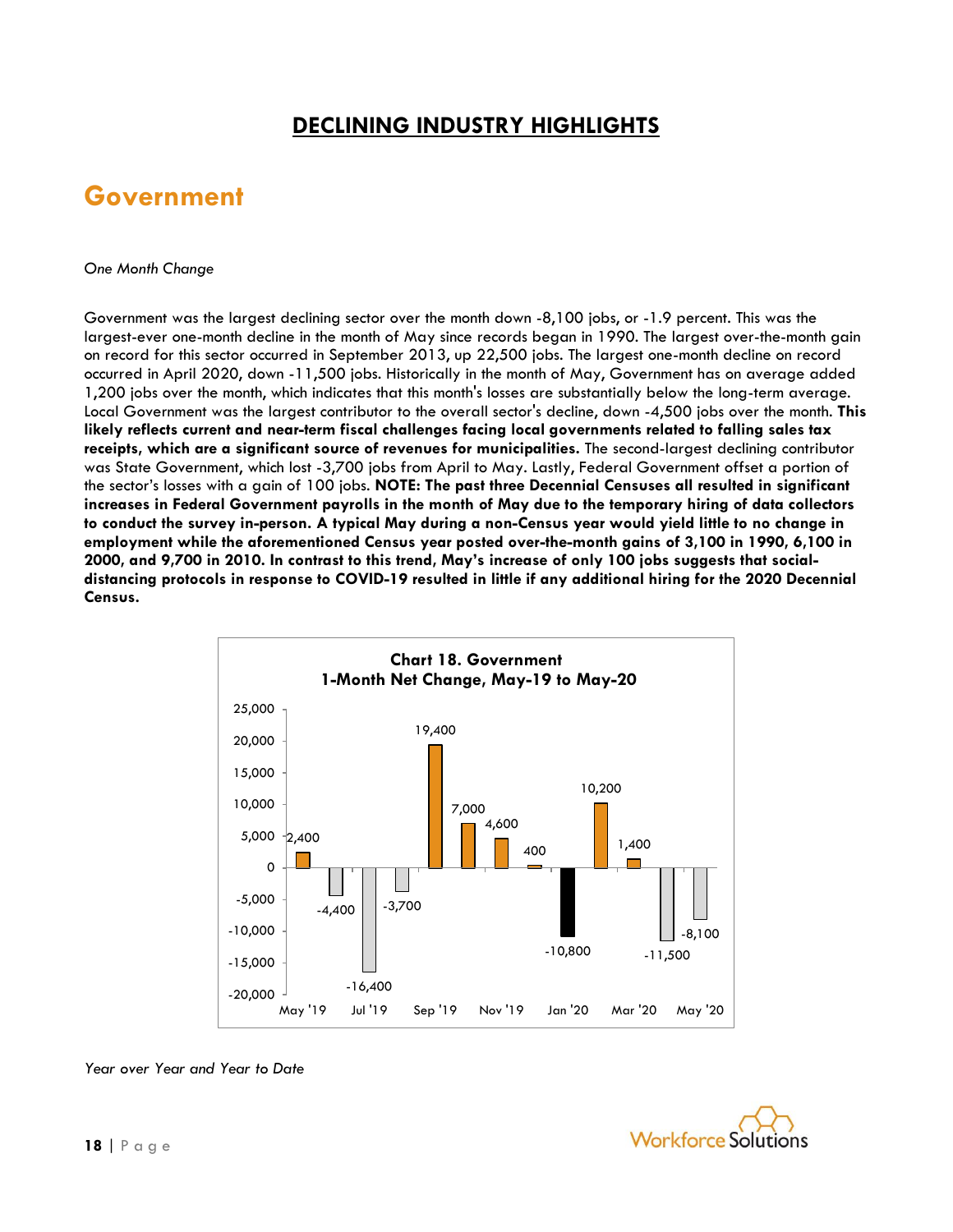Year over year, Government was down -11,900 jobs, or -2.8 percent. The largest over-the-year gain on record for this sector occurred in May 2010, up 19,100 jobs. The largest over-the-year decline on record occurred in January 2012, down -17,100 jobs. Local Government was the largest contributor to the overall sector's decline, down -8,200 jobs over the year. The second-largest declining contributor was State Government, which lost -4,600 jobs from May a year ago. Lastly, Federal Government offset a portion of the sector's losses with a gain of 900 jobs. Government's share of Houston area Total Nonfarm Employment has risen from 13.3 percent to 13.9 percent over the past year.



#### *Previous Month's Revisions*

Government employment was revised upward by 1,100 jobs for a March to April smaller net loss of -11,500 compared to an original estimate of -12,600 jobs.

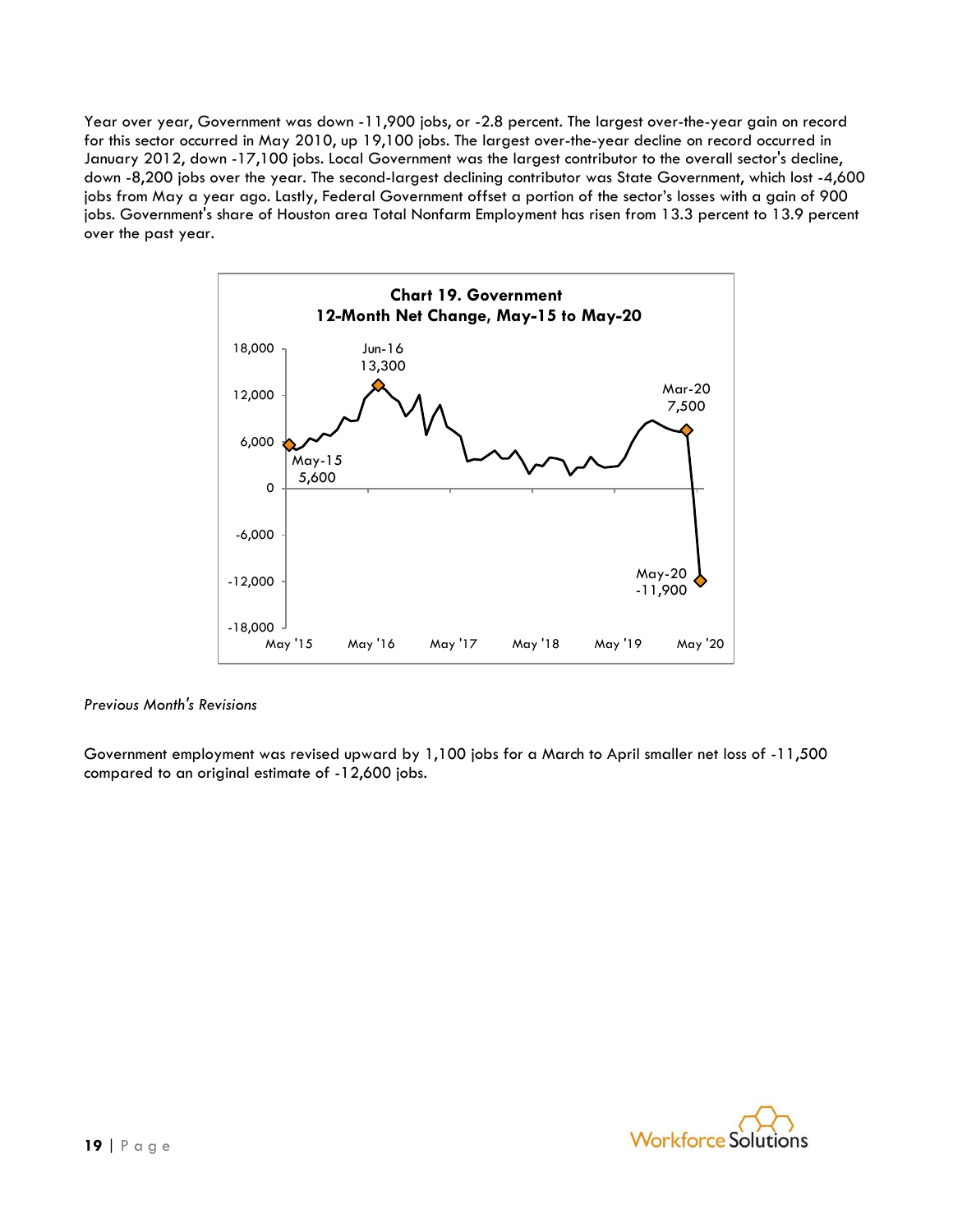## **Mining and Logging**

#### *One Month Change*

**Mining and Logging was the second-largest declining sector over the month down -6,400 jobs, or -9.6 percent as a result of continued low oil prices and exacerbated by COVID-19 despite being deemed an [essential](https://www.click2houston.com/news/local/2020/03/24/these-are-the-16-essential-business-sectors-that-will-remain-open-during-the-stay-home-work-safe-order/)  [industry.](https://www.click2houston.com/news/local/2020/03/24/these-are-the-16-essential-business-sectors-that-will-remain-open-during-the-stay-home-work-safe-order/)** This was the largest-ever one-month decline in the month of May since records began in 1990. The largest over-the-month gain on record for this sector occurred in June 2011, up 2,800 jobs. The largest one-month decline on record occurred in April 2020, down -8,600 jobs. Historically in the month of May, Mining and Logging has on average added 100 jobs over the month, which indicates that this month's losses are substantially below the long-term average. Support Activities for Mining was the largest contributor to the overall sector's decline, down - 3,500 jobs over the month. The second-largest declining contributor was Oil and Gas Extraction, which lost -2,500 jobs from April to May. Lastly, Other Mining and Logging Undefined\* subtracted -400 jobs.



#### *Year over Year and Year to Date*

Year over year, Mining and Logging was down -20,500 jobs, or -25.4 percent. **This was the largest-ever yearover-year decline in the month of May since records began in 1990 and unlike other sectors saw continued losses rather than some degree of rebound.** Currently, this sector is the second-fastest declining in percentage terms in the Houston area. The largest over-the-year gain on record for this sector occurred in December 2011, up 11,900 jobs. The largest over-the-year decline on record occurred in December 2015, down -21,800 jobs. Support Activities for Mining was the largest contributor to the overall sector's decline, down -14,000 jobs over the year. The second-largest declining contributor was Oil and Gas Extraction, which lost -6,400 jobs from May a year ago. Lastly, Other Mining and Logging Undefined\* subtracted -100 jobs. Mining and Logging's share of Houston area Total Nonfarm Employment has fallen from 2.6 percent to 2.1 percent over the past year.

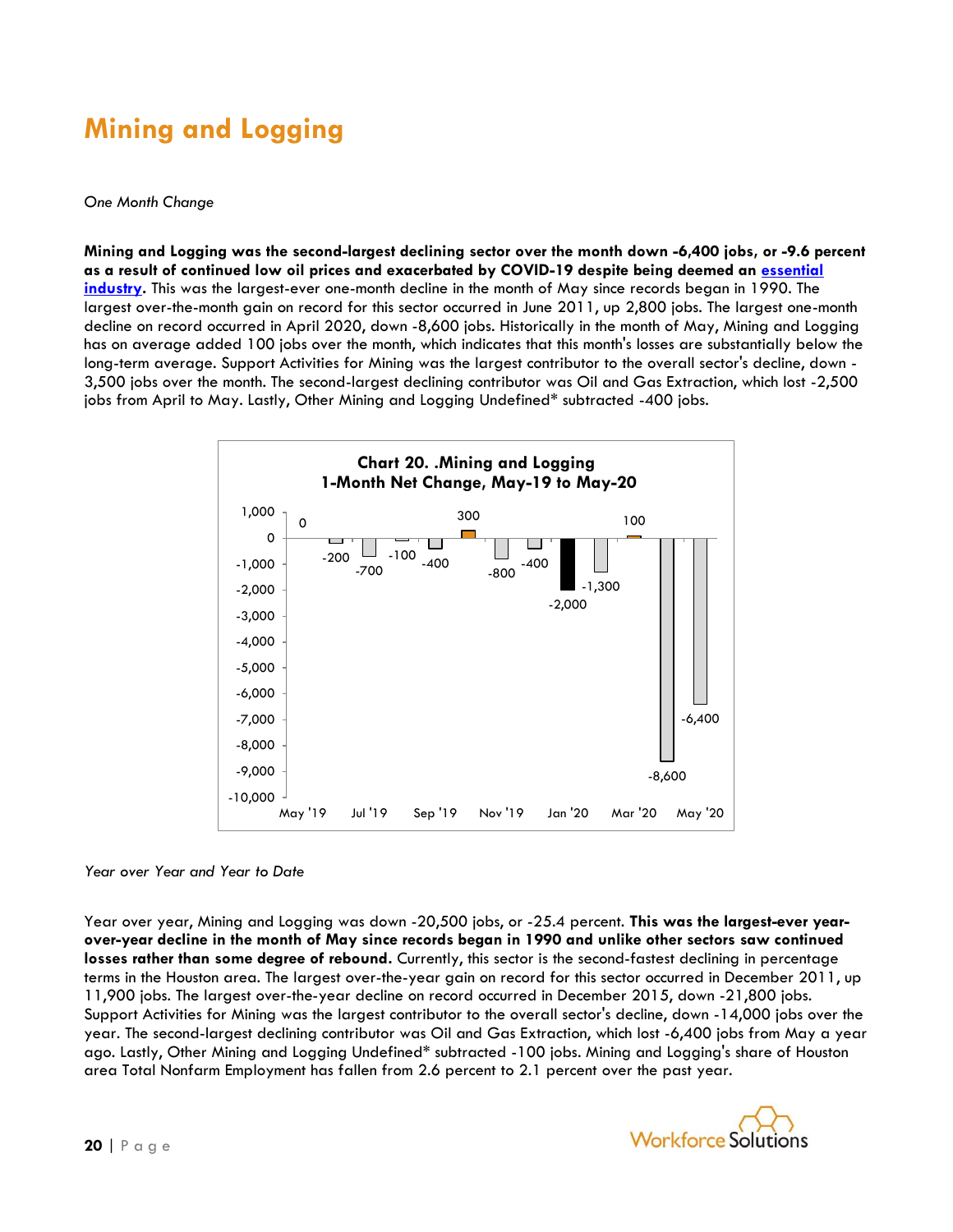

Mining and Logging employment was revised upward by 100 jobs for a March to April smaller net loss of -8,600 compared to an original estimate of -8,700 jobs.

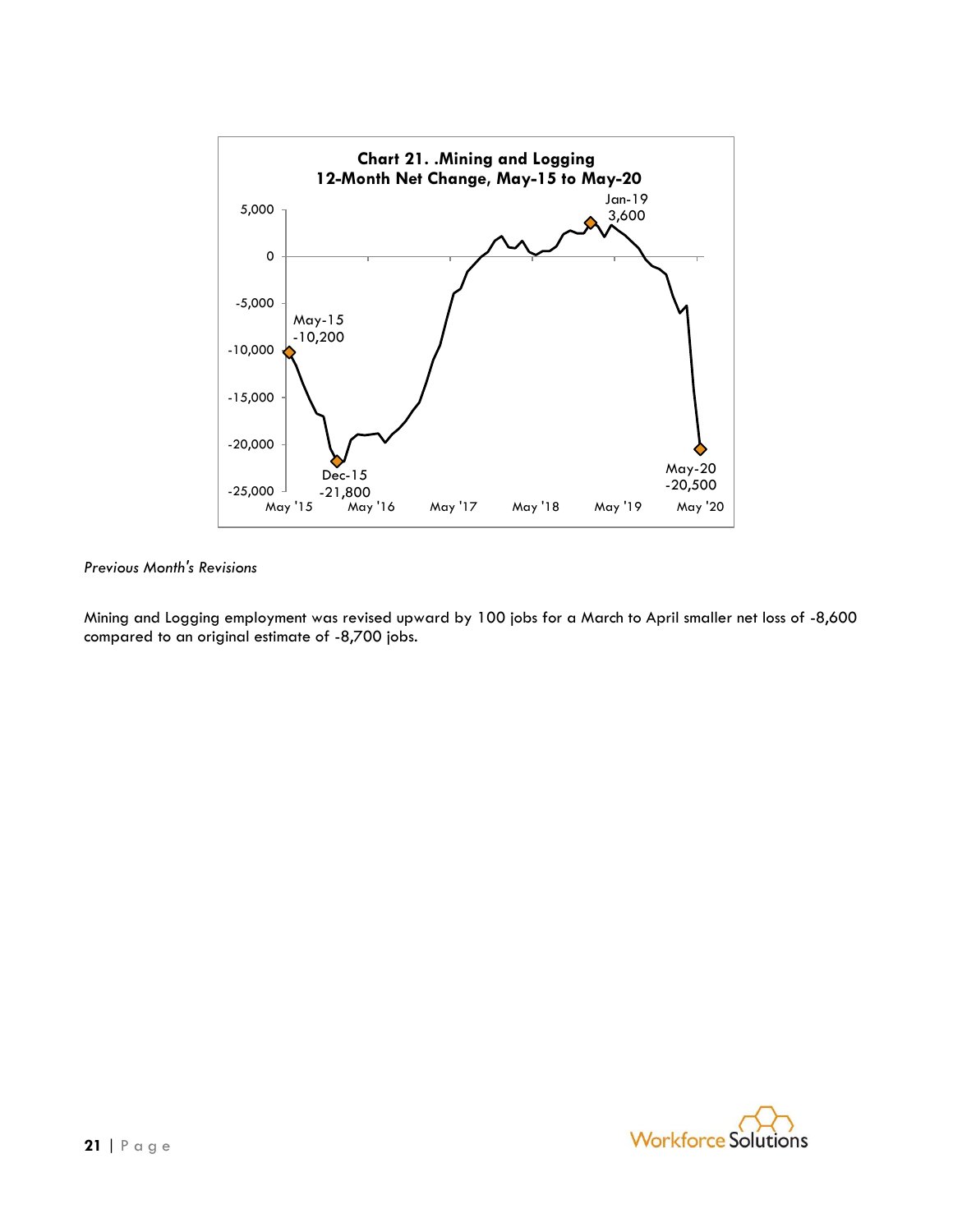### **Other Services**

#### *One Month Change*

Other Services was the third-largest declining sector over the month down -800 jobs, or -0.9 percent. **This was the largest-ever one-month decline in the month of May since records began in 1990 however this decline pales in comparison to April's loss of -28,500 jobs, which currently stands as the largest one-month decline for this sector.** The largest over-the-month gain on record for this sector occurred in June 2006, up 4,900 jobs. Historically in the month of May, Other Services has on average added 500 jobs over the month, which indicates that this month's losses are substantially below the long-term average. **This sector is composed of various types of repair and maintenance businesses, personal care services such as hair and nail salons, dry-cleaning services, nonmedical pet care, and parking lots/garages. It appears that despite the phased reopening that occurred throughout May, this sector has yet to experience the employment rebound that occurred in related sectors such as Leisure and Hospitality and Retail.**



#### *Year over Year and Year to Date*

Year over year, Other Services was down -26,100 jobs, or -22.3 percent. This was the largest-ever year-overyear decline of any month since records began in 1990. Currently, this sector is the third-fastest declining in percentage terms in the Houston area. The largest over-the-year gain on record for this sector occurred in March 2020, up 5,900 jobs. Other Services' share of Houston area Total Nonfarm Employment has fallen from 3.7 percent to 3.1 percent over the past year.

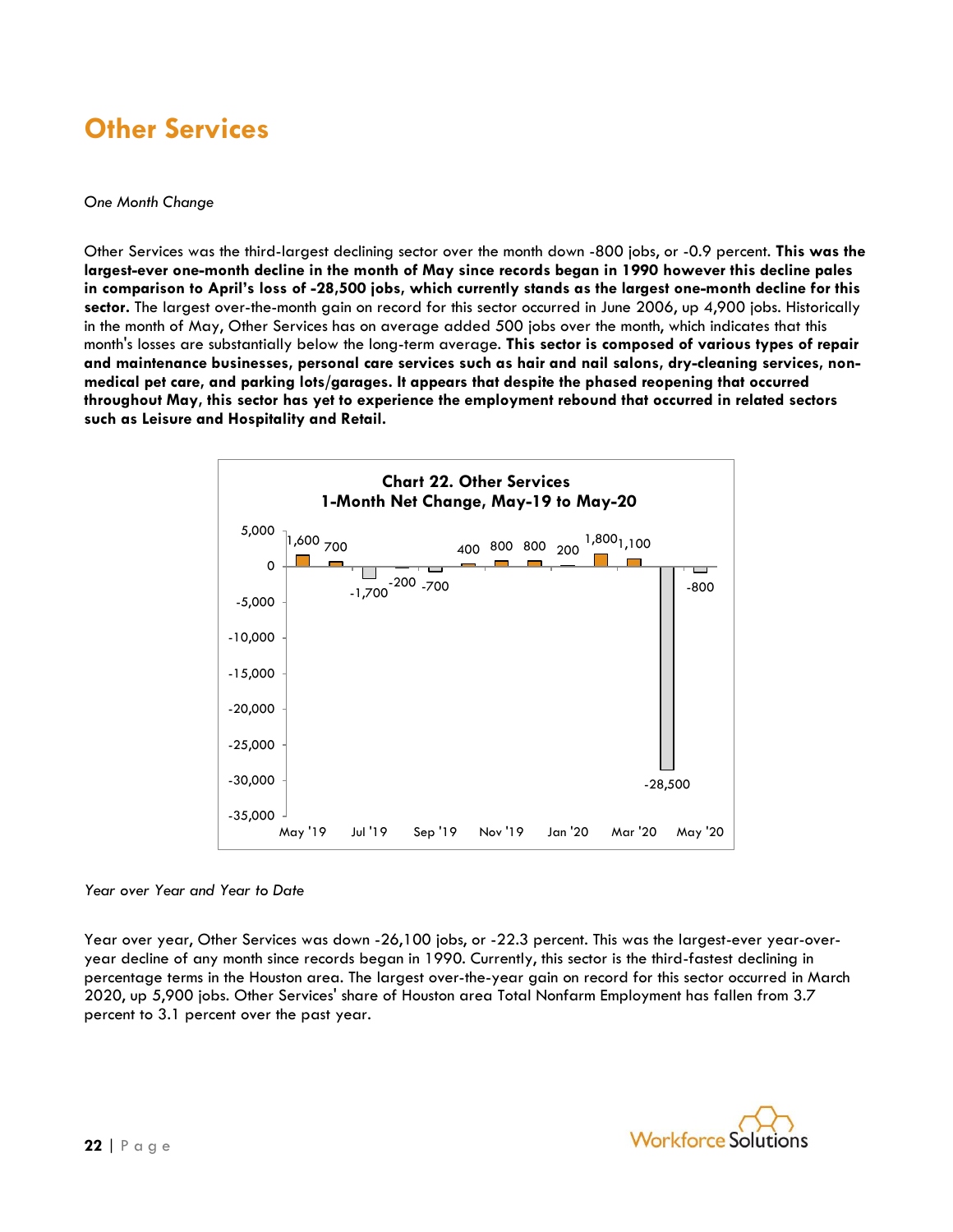

Other Services employment was revised downward by -8,100 jobs for a March to April larger net loss of -28,500 compared to an original estimate of -20,400 jobs.

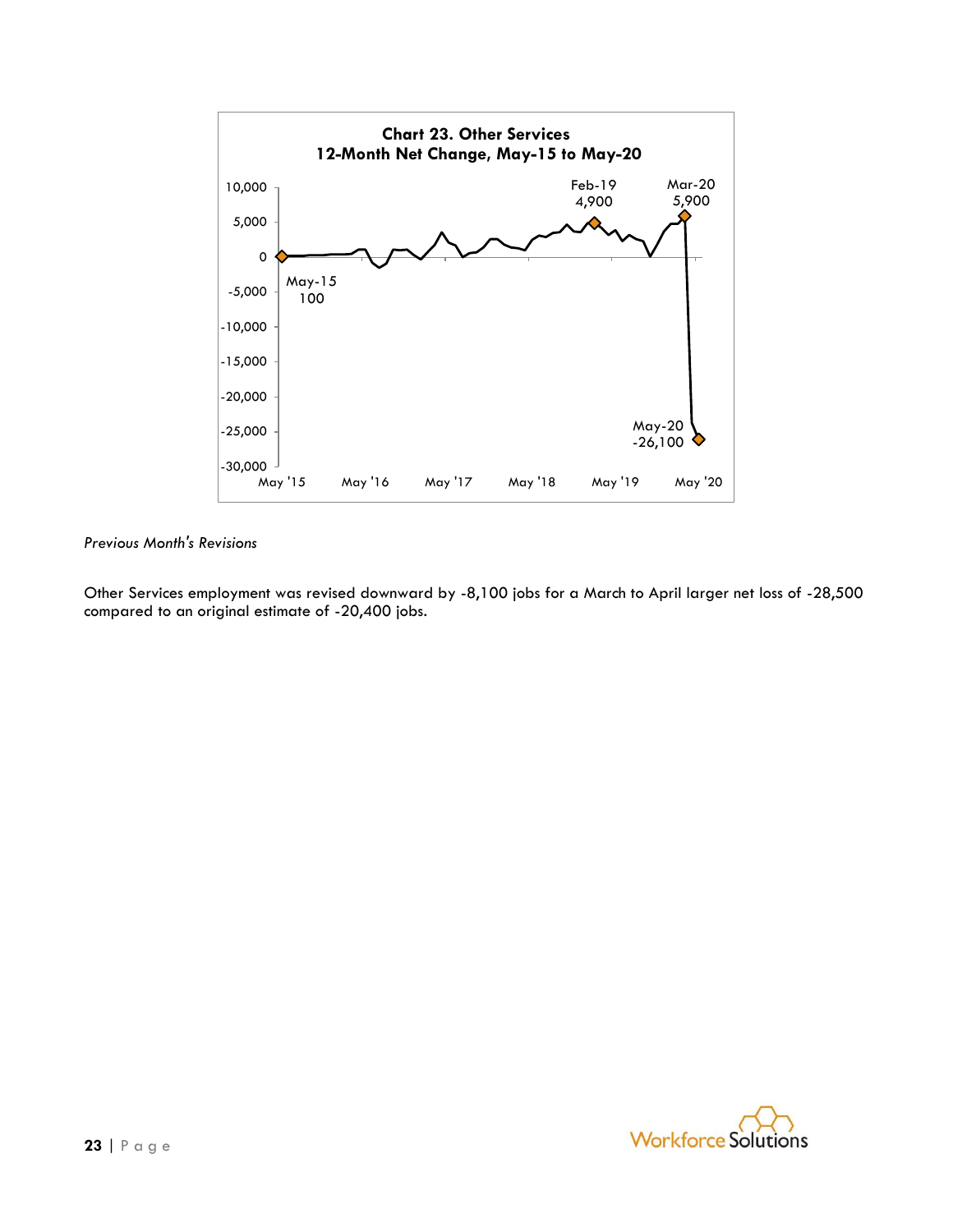### **Manufacturing**

#### *One Month Change*

Manufacturing also saw a decrease over the month down -800 jobs, or -0.4 percent. The largest over-the-month gain on record for this sector occurred in June 1990, up 3,200 jobs. The largest one-month decline on record occurred in April 2020, down -11,600 jobs. Historically in the month of May, Manufacturing has on average added 500 jobs over the month, which indicates that this month's losses stand in contrast to the long-term average. Surprisingly, Non-Durable Goods was the largest contributor to the overall sector's decline, down -700 jobs over the month rather than Durable Goods, which lost -100 jobs from April to May. The latter tends to decline as part of any weakness facing the core portion of the upstream oil and gas industry while the former directly comprises downstream energy.



*Year over Year and Year to Date*

Year over year, Manufacturing was down -18,400 jobs, or -7.8 percent. The largest over-the-year gain on record for this sector occurred in June 2012, up 17,700 jobs. The largest over-the-year decline on record occurred in November 2009, down -28,800 jobs. Durable Goods was the largest contributor to the overall sector's decline, down -9,800 jobs over the year. The second-largest declining contributor was Non-Durable Goods, which lost - 8,600 jobs from May a year ago. Manufacturing's share of Houston area Total Nonfarm Employment has remained constant at 7.5 percent over the past year.

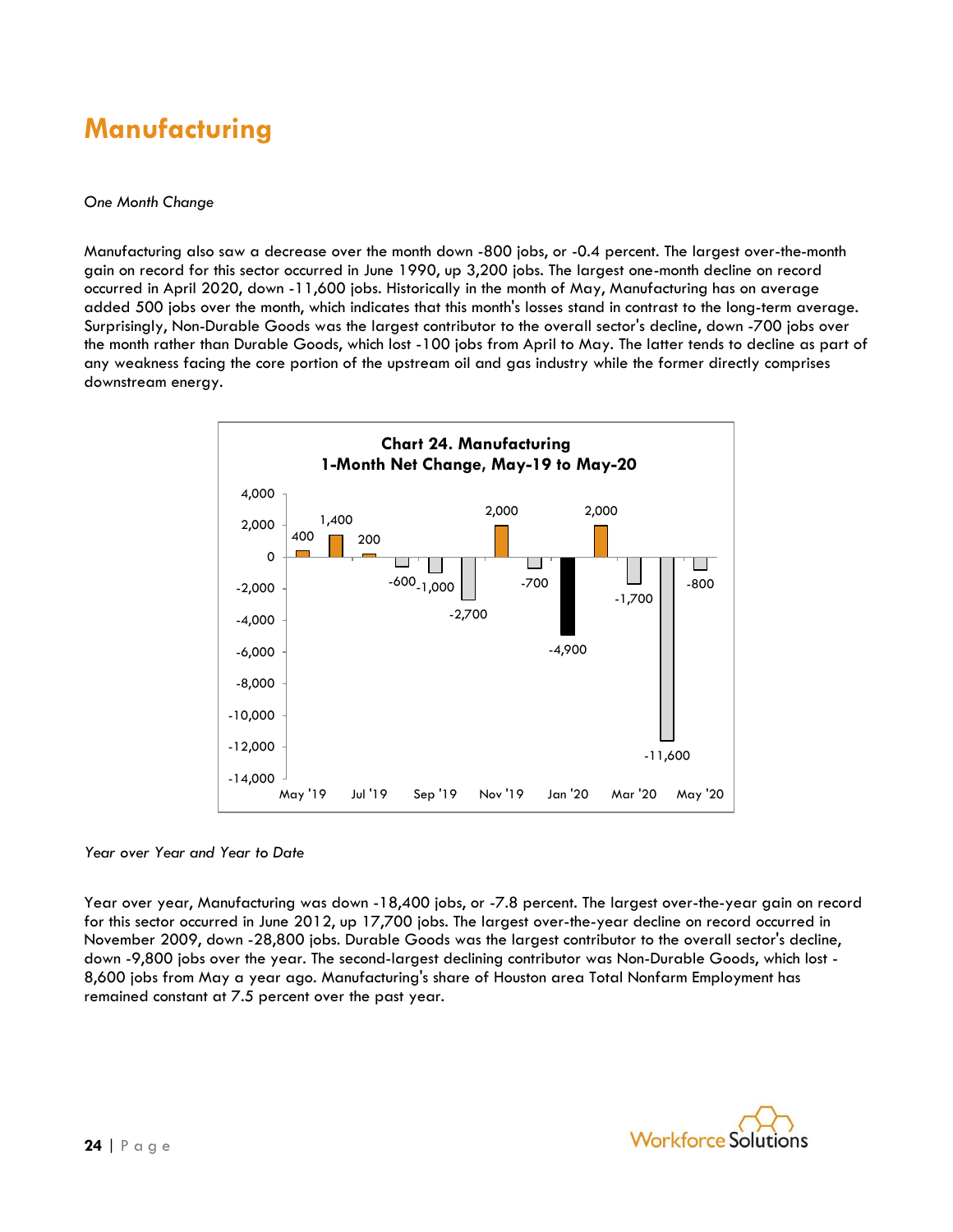

Manufacturing employment was revised upward by 100 jobs for a March to April slightly smaller net loss of - 11,600 compared to an original estimate of -11,700 jobs.

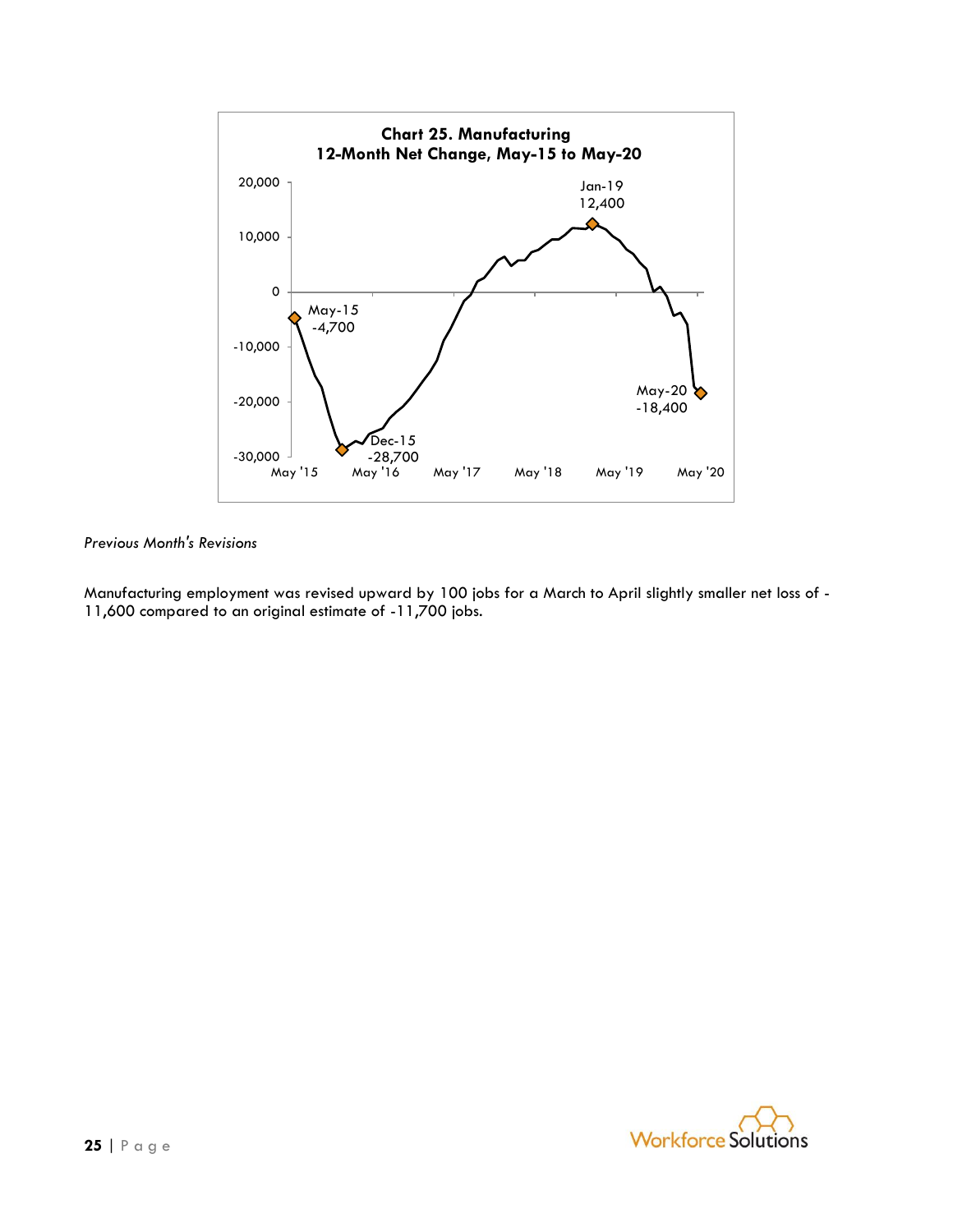### **Information**

#### *One Month Change*

Information also saw a decrease over the month down -200 jobs, or -0.7 percent. The largest over-the-month gain on record for this sector occurred in July 1994, up 1,500 jobs. The largest one-month decline on record occurred in April 2020, down -3,100 jobs. Historically in the month of May, Information has on average added 100 jobs over the month, which indicates that this month's losses are somewhat below the long-term average.



*Year over Year and Year to Date*

Year over year, Information was down -3,200 jobs, or -9.8 percent. The largest over-the-year gain on record for this sector occurred in June 1997, up 4,600 jobs. The largest over-the-year decline on record occurred in April 2002, down -7,000 jobs. The absolute number of jobs in this sector most recently peaked in July 2016 at 33,100 before reaching a low of 31,200 in October 2017. Information's share of Houston area Total Nonfarm Employment has remained constant at 1.0 percent over the past year.

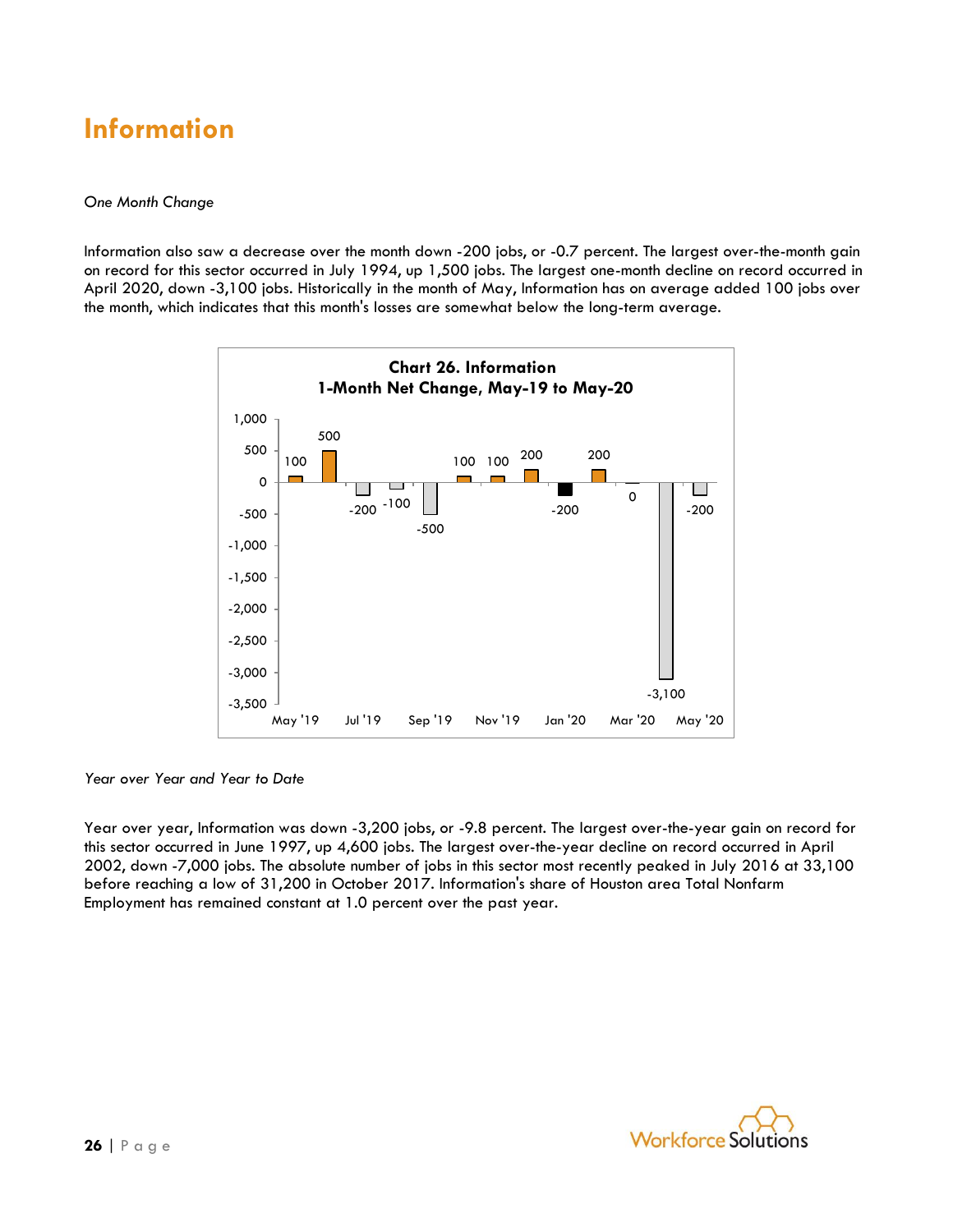

Information employment was revised downward by -500 jobs for a March to April larger net loss of -3,100 compared to an original estimate of -2,600 jobs.

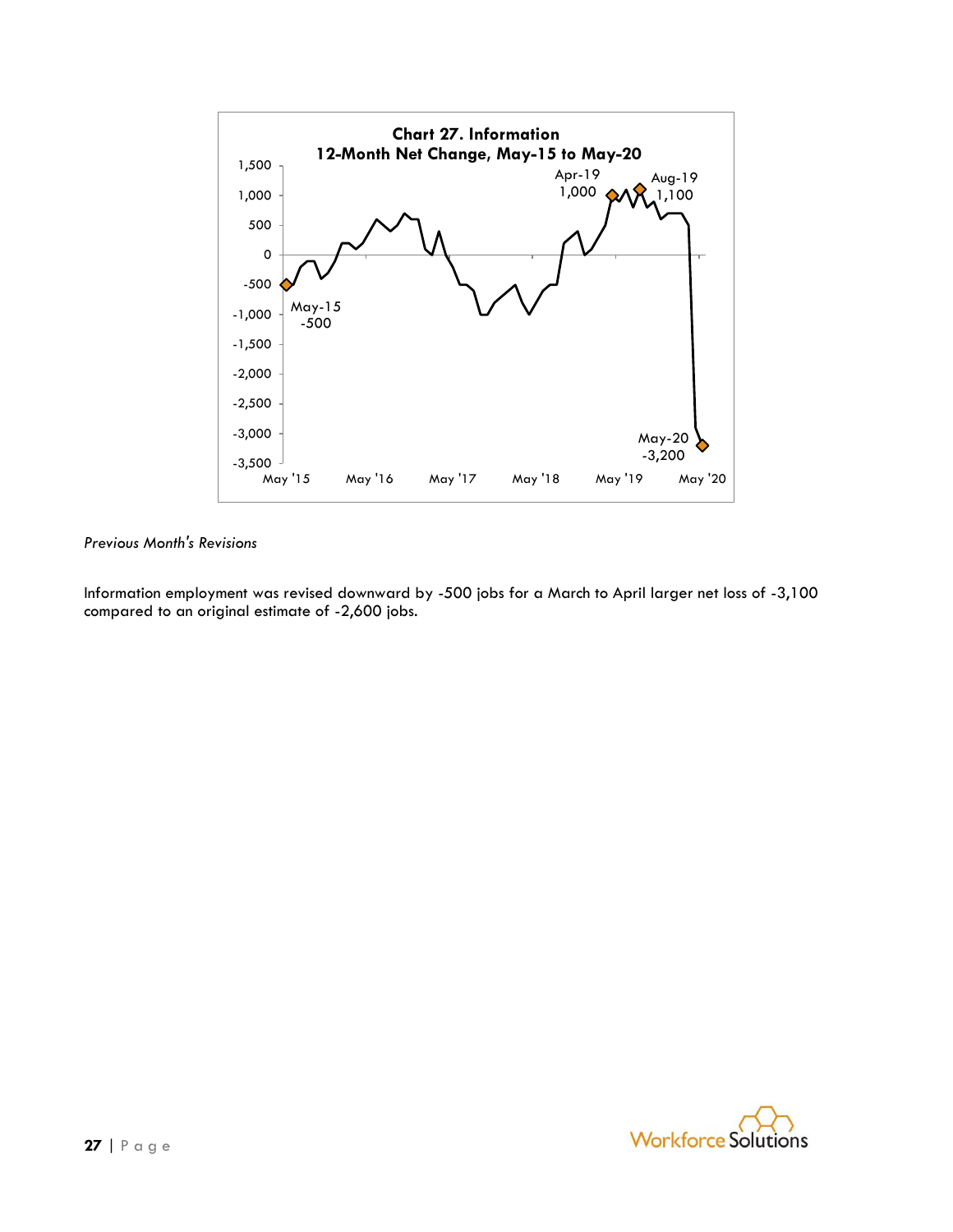### **UNEMPLOYMENT RATES**

### **Not-Seasonally Adjusted**

The Houston MSA (not-seasonally-adjusted) unemployment rate stood at 13.9 percent in May, down from April's 14.3 percent and up from 3.4 percent a year ago. This was above the statewide rate of 12.7 percent and above the national rate of 13.0 percent. **The Houston-area decline in the unemployment rate from April to May mirrored the surprise drop in the national rate a few weeks prior. National forecasts had anticipated a rise in the unemployment rate to 19 percent, which in turn was also expected locally. However, it appears that reopening measures coupled with fiscal and monetary policy responses resulted in sufficient numbers of individuals returning to work both nationally and locally that the 10 million additional claims for unemployment insurance across the U.S. and 150,000 across the Houston metro were offset resulting in falling unemployment rates.** 463,133 individuals were unemployed in Houston in May, down from April's 454,790 and up from 115,222 in May 2019.



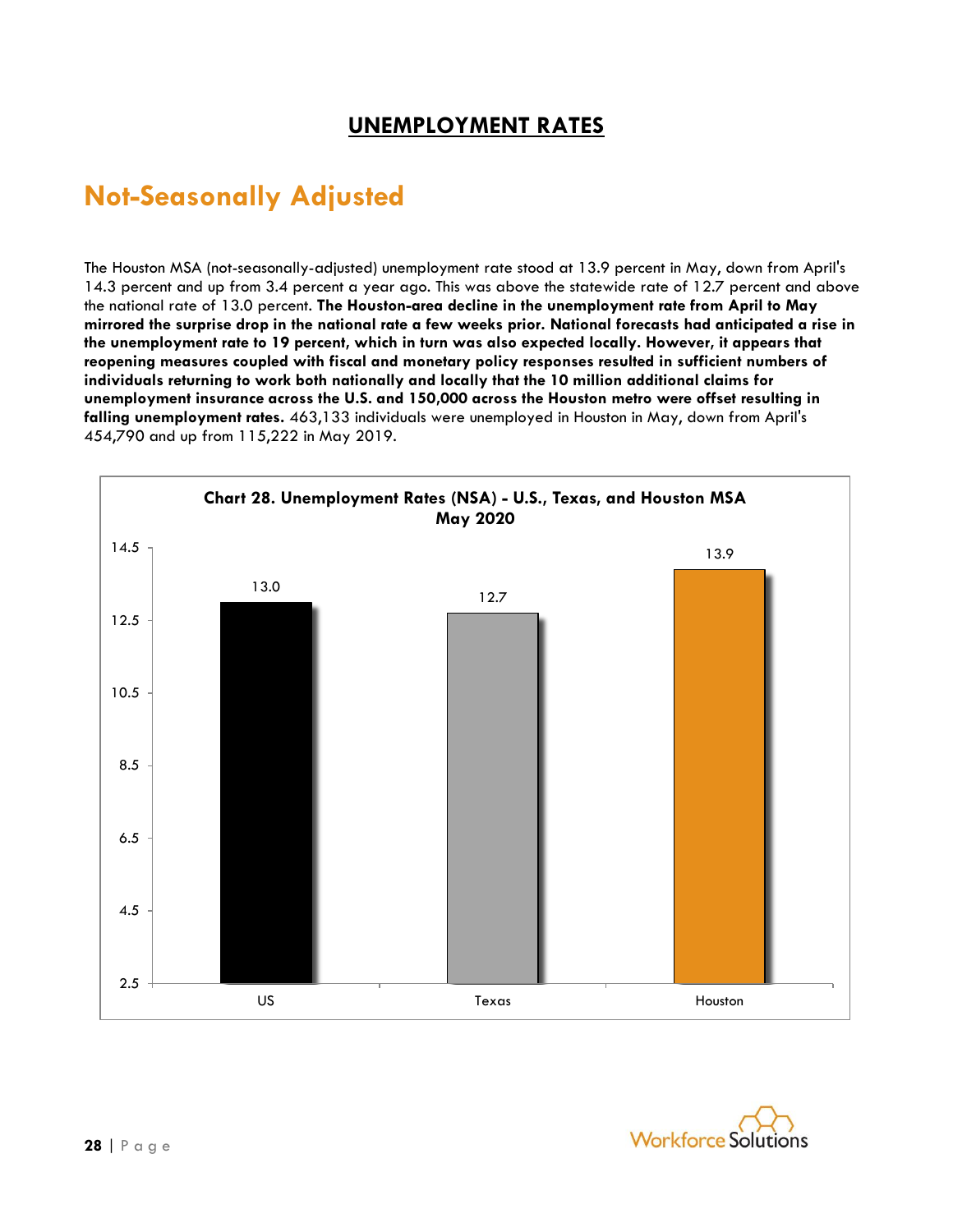

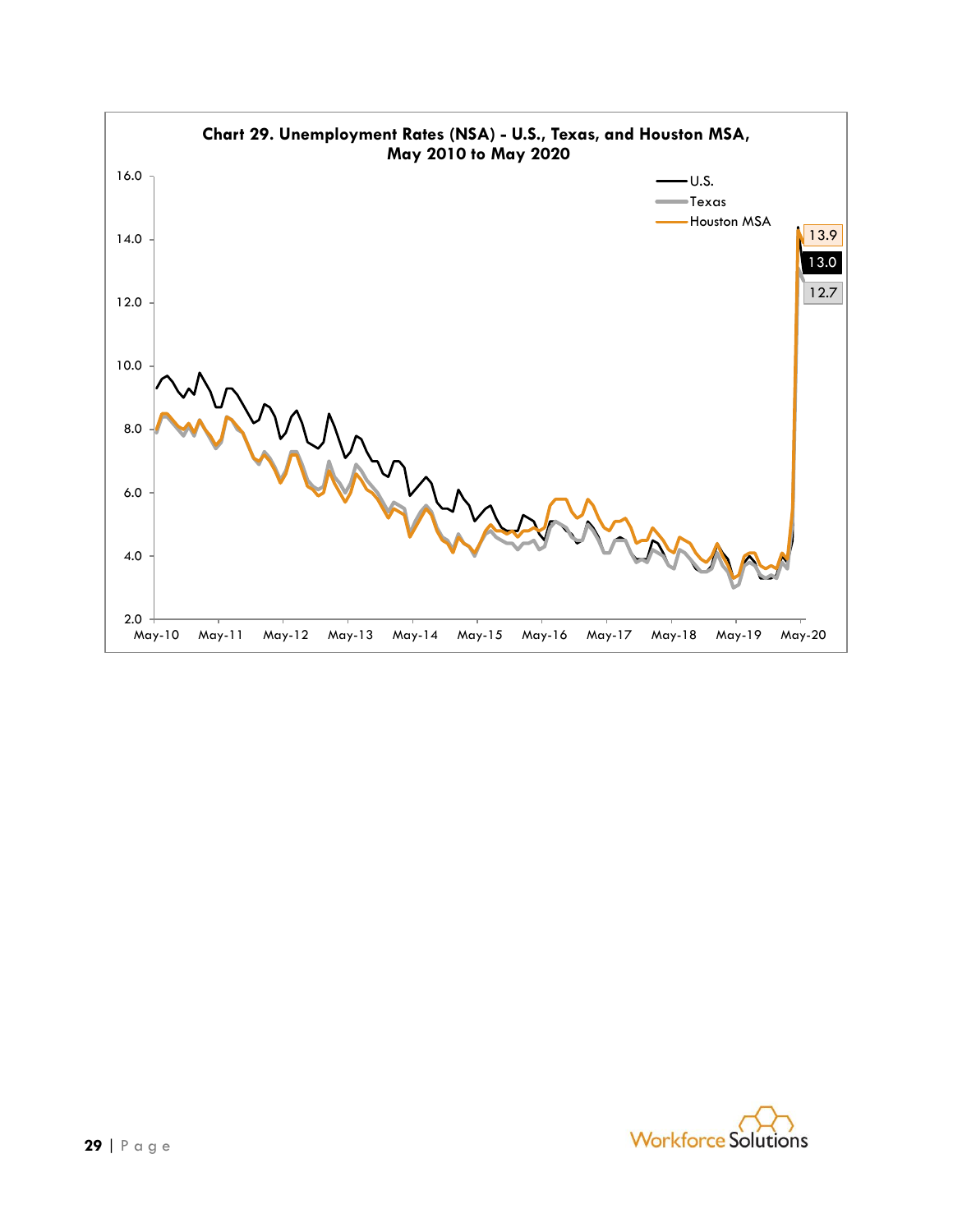## **Seasonally Adjusted**

The Houston MSA (seasonally-adjusted) unemployment rate stood at 14.6 percent in April, up from March's 5.7 percent and up from 4.0 percent a year ago. This was above the statewide rate of 13.5 percent and slightly below the national rate of 14.7 percent. 466,250 individuals were unemployed in Houston in April, up from March's 193,401 and up from 135,995 in April 2019.



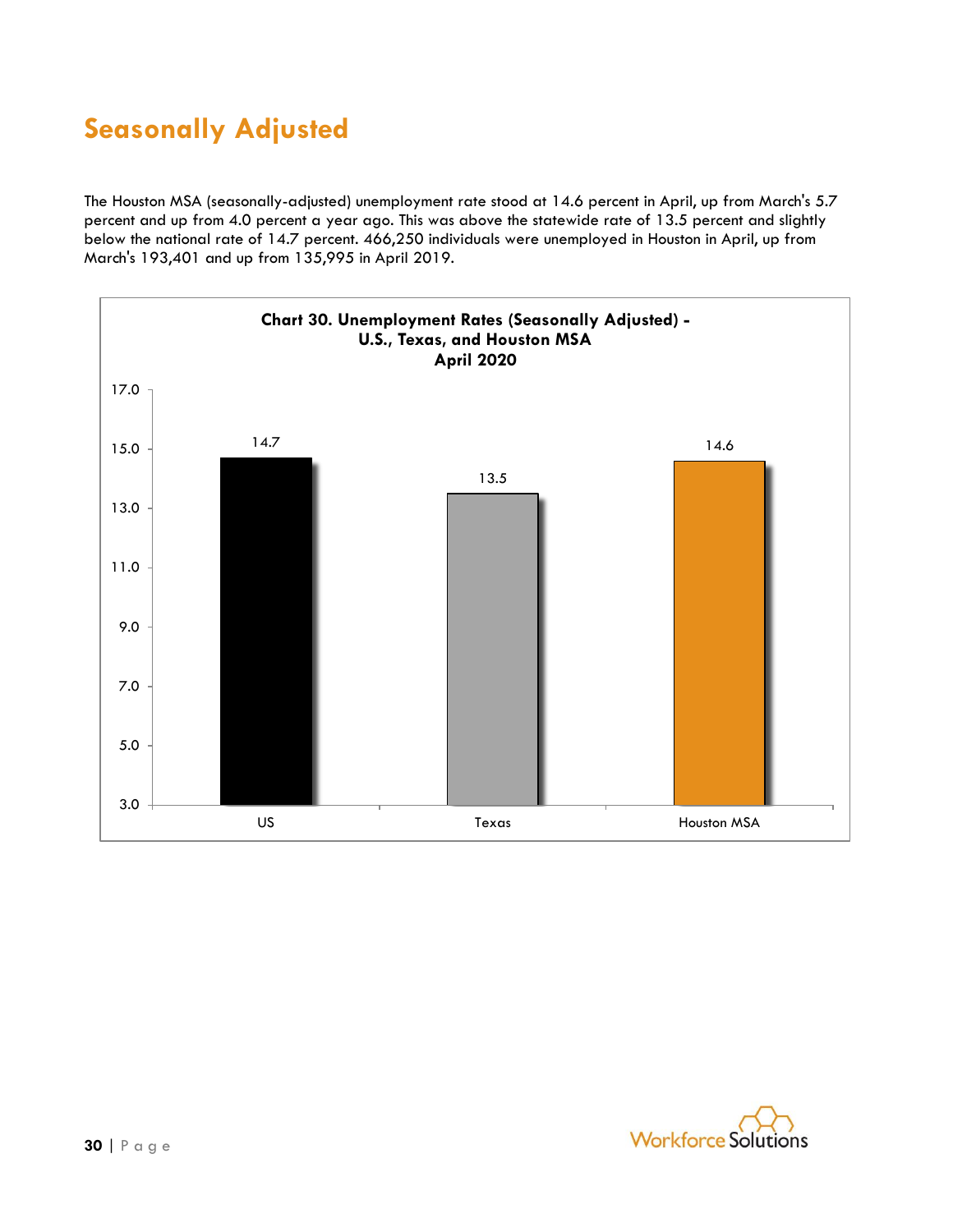

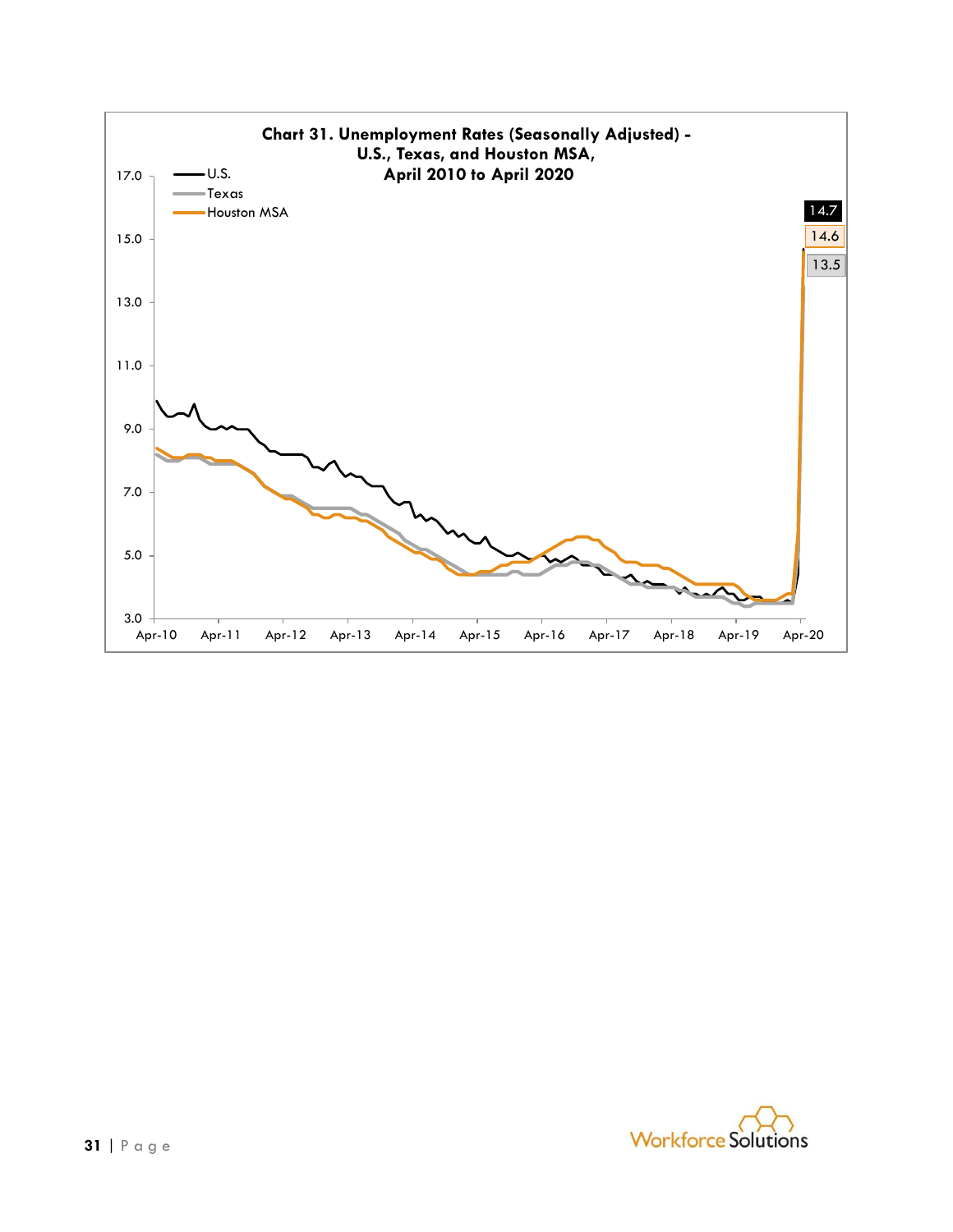| <b>NAICS Industry</b>                                 | <b>Mar-20</b> | <b>Feb-20</b> | <b>Mar-19</b> | Monthly  | Monthly % | Yearly     | Yearly % |
|-------------------------------------------------------|---------------|---------------|---------------|----------|-----------|------------|----------|
| <b>Total Nonfarm</b>                                  | 2,927,500     | 2,853,700     | 3,155,600     | 73,800   | 2.6%      | $-228,100$ | $-7.2%$  |
| <b>Total Private</b>                                  | 2,519,500     | 2,437,600     | 2,735,700     | 81,900   | 3.4%      | $-216,200$ | $-7.9%$  |
| Goods Producing                                       | 499,200       | 498,300       | 553,600       | 900      | 0.2%      | $-54,400$  | $-9.8%$  |
| .Mining and Logging                                   | 60,300        | 66,700        | 80,800        | $-6,400$ | $-9.6%$   | $-20,500$  | $-25.4%$ |
| Oil and Gas Extraction                                | 30,800        | 33,300        | 37,200        | $-2,500$ | $-7.5%$   | $-6,400$   | $-17.2%$ |
| Support Activities for Mining                         | 28,100        | 31,600        | 42,100        | $-3,500$ | $-11.1%$  | $-14,000$  | $-33.3%$ |
| .Construction                                         | 221,000       | 212,900       | 236,500       | 8,100    | 3.8%      | $-15,500$  | $-6.6%$  |
| Construction of Buildings                             | 55,300        | 54,400        | 57,700        | 900      | 1.7%      | $-2,400$   | $-4.2%$  |
| Heavy and Civil Engineering Construction              | 63,000        | 60,100        | 60,500        | 2,900    | 4.8%      | 2,500      | 4.1%     |
| Specialty Trade Contractors                           | 102,700       | 98,400        | 118,300       | 4,300    | 4.4%      | $-15,600$  | $-13.2%$ |
| .Manufacturing                                        | 217,900       | 218,700       | 236,300       | $-800$   | $-0.4%$   | $-18,400$  | $-7.8%$  |
| Durable Goods                                         | 141,100       | 141,200       | 150,900       | $-100$   | $-0.1%$   | $-9,800$   | $-6.5%$  |
| Fabricated Metal Product Manufacturing                | 50,600        | 50,600        | 55,200        | 0        | $0.0\%$   | $-4,600$   | $-8.3%$  |
| Machinery Manufacturing                               | 45,700        | 45,100        | 46,900        | 600      | 1.3%      | $-1,200$   | $-2.6%$  |
| Agriculture, Construction, and Mining Machinery Mfg.  | 27,600        | 27,300        | 29,600        | 300      | 1.1%      | $-2,000$   | $-6.8%$  |
| Computer and Electronic Product Manufacturing         | 13,200        | 13,500        | 13,200        | $-300$   | $-2.2%$   | 0          | 0.0%     |
| "Non-Durable Goods                                    | 76,800        | 77,500        | 85,400        | $-700$   | $-0.9%$   | $-8,600$   | $-10.1%$ |
| Petroleum and Coal Products Manufacturing             | 10,700        | 10,600        | 10,200        | 100      | 0.9%      | 500        | 4.9%     |
| Chemical Manufacturing                                | 40,300        | 40,300        | 40,200        | 0        | 0.0%      | 100        | 0.2%     |
| Service Providing                                     | 2,428,300     | 2,355,400     | 2,602,000     | 72,900   | 3.1%      | -173,700   | $-6.7%$  |
| .Private Service Providing                            | 2,020,300     | 1,939,300     | 2,182,100     | 81,000   | 4.2%      | $-161,800$ | $-7.4%$  |
| Trade, Transportation, and Utilities                  | 601,100       | 587,100       | 621,800       | 14,000   | 2.4%      | $-20,700$  | $-3.3%$  |
| Wholesale Trade                                       | 161,900       | 160,200       | 171,100       | 1,700    | 1.1%      | $-9,200$   | $-5.4%$  |
| Merchant Wholesalers, Durable Goods                   | 97,200        | 96,000        | 107,000       | 1,200    | 1.3%      | $-9,800$   | $-9.2%$  |
| Prof. and Commercial Equip. Supplies Wholesalers      | 18,000        | 18,100        | 17,700        | $-100$   | $-0.6%$   | 300        | 1.7%     |
| Merchant Wholesalers, Nondurable Goods                | 49,800        | 49,700        | 52,100        | 100      | 0.2%      | $-2,300$   | $-4.4%$  |
| Retail Trade                                          | 284,900       | 273,600       | 300,200       | 11,300   | 4.1%      | $-15,300$  | $-5.1%$  |
| Motor Vehicle and Parts Dealers                       | 41,300        | 41,600        | 42,900        | $-300$   | $-0.7%$   | $-1,600$   | $-3.7%$  |
| Bldg. Material and Garden Equip. and Supplies Dealers | 23,400        | 22,400        | 22,400        | 1,000    | 4.5%      | 1,000      | 4.5%     |
| Food and Beverage Stores                              | 67,900        | 66,600        | 65,000        | 1,300    | 2.0%      | 2,900      | 4.5%     |
| Health and Personal Care Stores                       | 18,000        | 15,700        | 18,900        | 2,300    | 14.6%     | $-900$     | $-4.8%$  |
| Clothing and Clothing Accessories Stores              | 16,300        | 13,200        | 28,900        | 3,100    | 23.5%     | $-12,600$  | $-43.6%$ |
| General Merchandise Stores                            | 56,500        | 53,500        | 56,700        | 3,000    | 5.6%      | $-200$     | $-0.4%$  |
| Department Stores                                     | 16,300        | 14,300        | 18,800        | 2,000    | 14.0%     | $-2,500$   | $-13.3%$ |
| Other General Merchandise Stores                      | 40,200        | 39,200        | 37,900        | 1,000    | 2.6%      | 2,300      | 6.1%     |
| Transportation, Warehousing, and Utilities            | 154,300       | 153,300       | 150,500       | 1,000    | 0.7%      | 3,800      | 2.5%     |
| …Utilities                                            | 17,100        | 17,200        | 17,100        | $-100$   | $-0.6%$   | 0          | 0.0%     |
| Air Transportation                                    | 18,200        | 19,200        | 20,300        | $-1,000$ | $-5.2%$   | $-2,100$   | $-10.3%$ |
| Truck Transportation                                  | 27,900        | 27,800        | 28,300        | 100      | 0.4%      | $-400$     | $-1.4%$  |
| Pipeline Transportation                               | 12,000        | 12,100        | 11,800        | $-100$   | $-0.8%$   | 200        | 1.7%     |
| Information                                           | 29,400        | 29,600        | 32,600        | $-200$   | $-0.7%$   | $-3,200$   | $-9.8%$  |
| Telecommunications                                    | 12,300        | 12,300        | 14,000        | 0        | 0.0%      | $-1,700$   | $-12.1%$ |
| Financial Activities                                  | 164,500       | 162,100       | 165,700       | 2,400    | 1.5%      | $-1,200$   | $-0.7%$  |
| Finance and Insurance                                 | 103,800       | 103,300       | 103,100       | 500      | 0.5%      | 700        | 0.7%     |
| Credit Intermediation and Related Activities          | 44,400        | 44,200        | 44,000        | 200      | 0.5%      | 400        | 0.9%     |
| Depository Credit Intermediation                      | 30,500        | 30,300        | 30,200        | 200      | 0.7%      | 300        | 1.0%     |
| Securities, Commodity Contracts, and Fin. Investments | 21,600        | 20,700        | 20,800        | 900      | 4.3%      | 800        | 3.8%     |
| Insurance Carriers and Related Activities             | 37,800        | 38,400        | 38,300        | $-600$   | $-1.6%$   | $-500$     | $-1.3%$  |
| Real Estate and Rental and Leasing                    | 60,700        | 58,800        | 62,600        | 1,900    | 3.2%      | $-1,900$   | $-3.0%$  |
| Professional and Business Services                    | 489,200       | 487,900       | 502,900       | 1,300    | 0.3%      | $-13,700$  | $-2.7%$  |
| Professional, Scientific, and Technical Services      | 236,100       | 240,500       | 236,600       | $-4,400$ | $-1.8%$   | $-500$     | $-0.2%$  |
| Legal Services                                        | 25,800        | 25,300        | 26,700        | 500      | 2.0%      | $-900$     | $-3.4%$  |